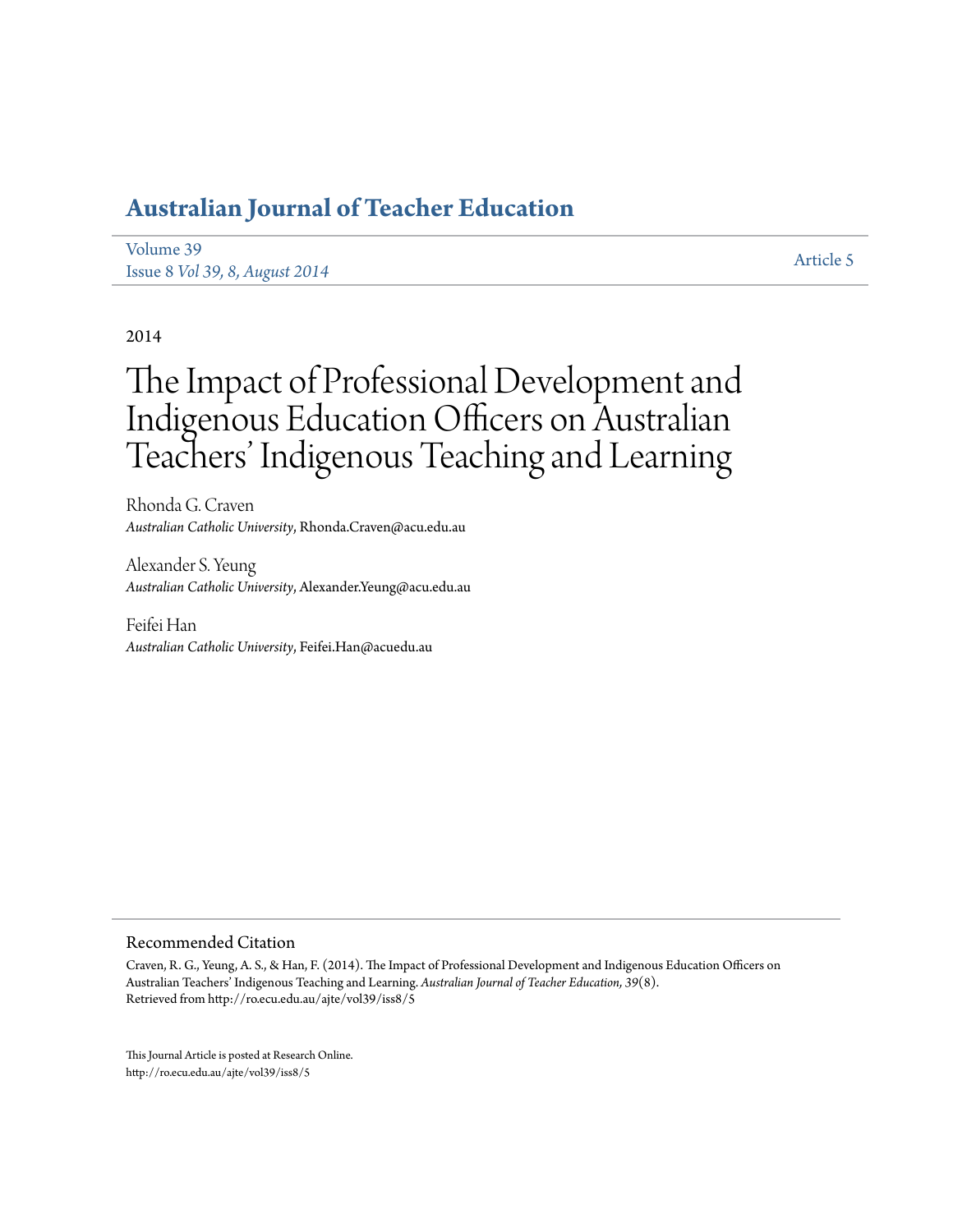# **The Impact of Professional Development and Indigenous Education Officers on Australian Teachers' Indigenous Teaching and Learning**

Rhonda G. Craven Alexander Seeshing Yeung Feifei Han Australian Catholic University

*Abstract: The study investigated the impact of professional development (PD) in Indigenous teaching on teachers' psychological and behavioural aspects, and Indigenous students' learning engagement. Adopting a multiple-indicator-multiple-indicator-cause model, frequency of PD was found to have positive paths to teachers' self-concept in Indigenous teaching and all the teaching strategies, but had a non-significant path to students' learning, suggesting the more frequently teachers are involved in PD in Indigenous teaching, the higher self-concept they had in teaching Indigenous children and the more frequently they adopted Indigenous teaching strategies. The availability of Aboriginal Education Officers (AEOs), however, had a significant and negative path on learning engagement. That is, Indigenous students' were perceived to be less engaged in learning with AEOs present in the school. An interaction effect was also found between PD and AEOs, indicating that the effectiveness of AEOs in Indigenous students' learning may depend on whether teachers actively attend PD programs.* 

Professional development (PD) of teachers is widespread in many countries around the world with a common aim to enhance the quality of student learning. Research on PD abounds, however, there is a paucity of research on PD on the teaching of Indigenous students in Australia (referred to as Indigenous teaching hereafter). Furthermore, the extant studies, which have examined the effectiveness of PD, tend to use only a single indicator to gauge the effectiveness, either on teaching (such as teachers' psychological wellbeing and teaching practice), or on learning (such as students' learning outcomes). Research to date lacks strong investigations of the effectiveness of PD by employing multiple indicators to delineate impacts on both teaching and learning. For Indigenous education to be successful, teachers should be trained to gear their teaching towards a culturally appropriate way for Indigenous students (Chinn, 2007; Matthews, Howard, & Perry, 2004; Smith, 1999). A culturally appropriate way of teaching is characterised by incorporating Indigenous values, history, and perspectives into teaching, which can be achieved by incorporating Indigenous content into the curriculum and consulting local Indigenous community members in order to understand Indigenous ways of inculcating new ideas and concepts. In Australia, in order for teaching to be adaptive for Indigenous Australian students, there is the need for PD for non-Indigenous teachers to be equipped with culturally appropriate pedagogies. Indigenous personnel known as Aboriginal Education Officers (AEOs) are also employed in schools to help engage Indigenous students. The Department of Education and Communities in the state of New South Wales (NSW), for example, has established a program which allocates AEOs in various regions. However, there is a lack of empirical evidence of the impact of having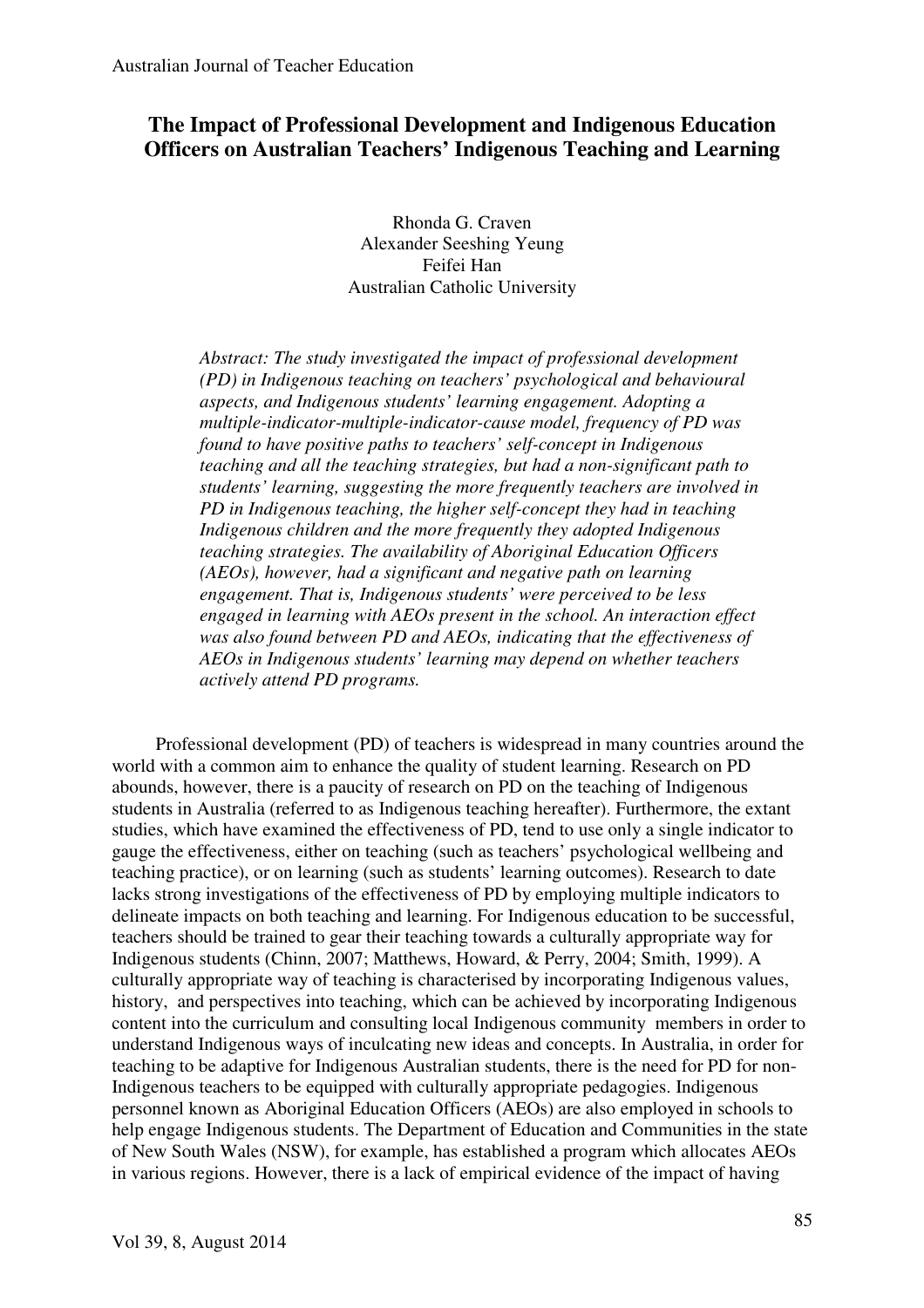AEOs on Indigenous teaching and learning. This paper presents the results of a study which investigates the impact of PD in Indigenous teaching and the availability of AEOs on multiple measures of Indigenous teaching and learning, namely Indigenous teaching strategies, Indigenous teaching self-concept, and Indigenous students' learning engagement, among primary school teachers in rural and urban NSW, Australia.

#### **The Need for PD in Indigenous Education in Australia**

Cooke, Mitrou, Lawrence, Guimond, and Beaven (2007) have pointed out that Indigenous Australians are known to be one of the most disadvantaged Indigenous populations in the world. For decades, they have been marginalized not only in socioeconomic status, health treatment, but also in acknowledgement of culture and values and opportunities of accessing education (Claremont, 2008; Hill, Barker, & Vos, 2007; Ring & Brown, 2003; Yeung, Craven, & Ali, 2013). Failure of Indigenous education in Australia is evidenced in the fact that Indigenous children lag behind their non-Indigenous counterparts from early stages of schooling, are frequently found to be alienated in mainstream school cultures, attain seriously low school retention rates, achieve poorly in academic work, have low school enjoyment and self-concepts, and some suffer from depression and suicide ideation (Australian Bureau of Statistics and Australian Institute of Health and Welfare, 2008; Bodkin-Andrews, Ha, Craven, & Yeung, 2010; Claremont, 2008; Craven & Tucker, 2003; Yeung et al., 2013). Apparently, partial solutions to these problems reside in how educators can adapt to meeting Indigenous students' genuine needs throughout education (National Board of Employment, Education, and Training, 1995). Through adapted teaching practice, Indigenous children can be empowered in the process of education so that their full potential can be realised (Craven & Parbury, 2013) and they can obtain desirable educational outcomes (Craven, 2005, 2011).

In reality, however, in Australia, the majority of non-Indigenous pre-service teachers may not even have encountered an Indigenous person before they start teaching, and they only find themselves meeting Indigenous children for the first time in their teaching practice (Craven, 2005). Although teacher education programs in Australia are increasingly paying attention to incorporating Indigenous values and learning characteristics as important elements in the programs, not all pre-service teacher education degrees offer a course on Indigenous Studies or Indigenous Education. As a result, many pre-service teachers are found to be ill-equipped with knowledge about teaching Indigenous students, and are not wellprepared to cater for Indigenous children's educational needs (Craven, 2005, 2011). If teachers are to be qualified and be successful in teaching Indigenous students they need to acquire the knowledge, skills, and attitudes to be effective teachers of Indigenous students. This may require in-service teachers to be constantly involved in a variety of PD training, courses, and workshops so that they can construct a useful Indigenous teaching repertoire. Such PD programs do exist today but the frequency of attending such programs varies from teacher to teacher. The present study examines the impact of the frequency of Australian primary school teachers' participation in Indigenous teaching PD on Indigenous teaching and learning.

# **The Impact of PD**

According to Guskey's (2000) model, PD may display impacts at five different levels: (1) teachers' reaction to the PD; (2) teachers' psychological change (e.g., changes in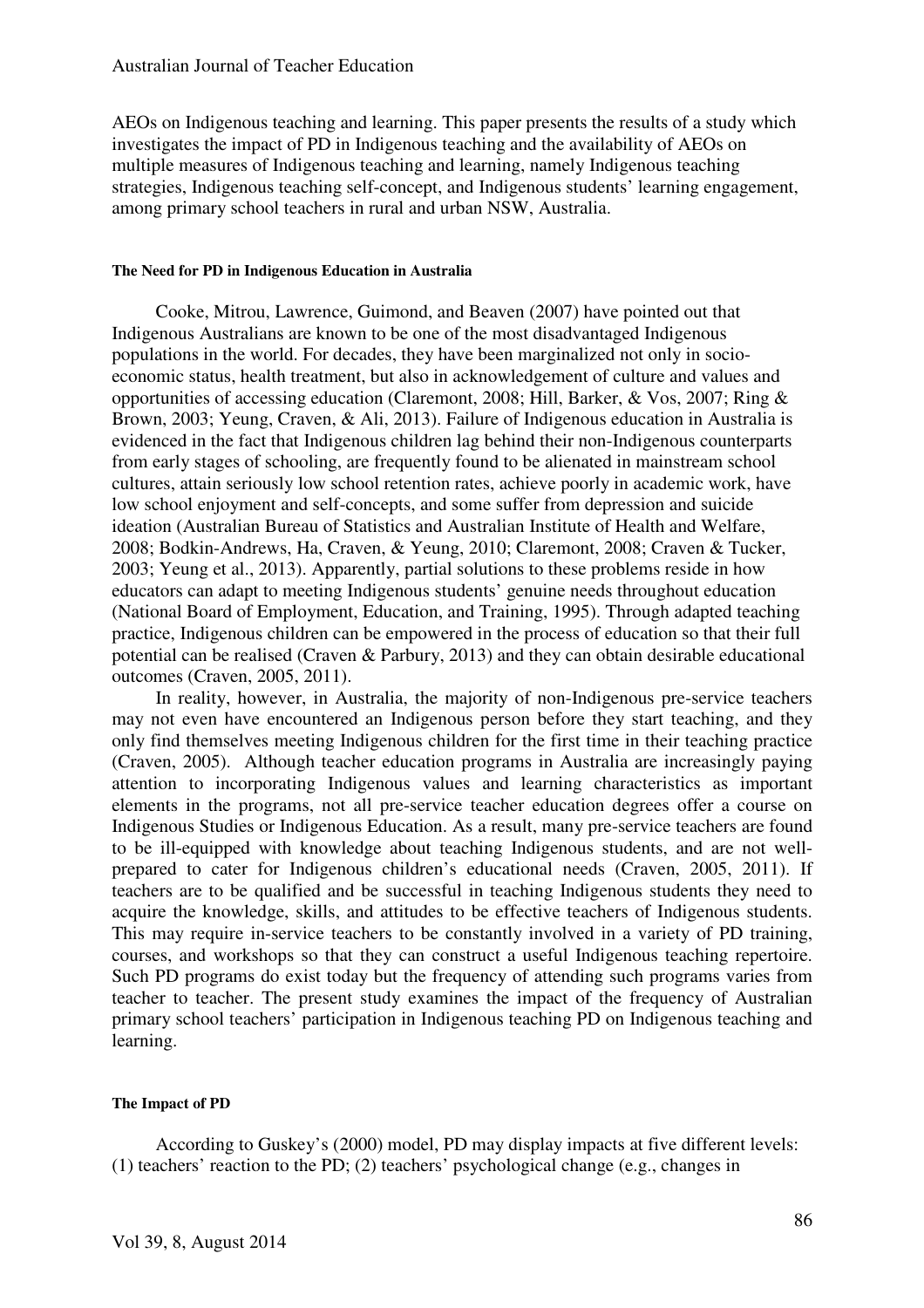conceptions of teaching, motivations, and self-efficacy in teaching); (3) teachers' behavioural change (e.g., changes in applying for teaching approaches, strategies, and techniques); (4) organisational support and changes; and (5) changes in students' learning (e.g., students' learning experience, approaches, and outcomes). Most previous research on the impact of PD has predominantly employed a single indicator to measure impacts only at one level out of five. However, there is growing observed evidence that PD activities lead to positive effects on a range of the above-mentioned aspects, including positive attitudes towards development activities (e.g., Steinert et al., 2006); shifts of conceptions of teaching (e.g., Donnely, 2008; Ho, Watkins, & Kelly, 2001; Postareff, Lindblom-Ylänne, & Nevgi, 2007); enhancement in motivation in teaching (e.g., Lycke, Hoftvedt, & Holm, 1998); increased teaching selfefficacy and confidence (e.g., Donnelly, 2008; Postareff et al.*,* 2007); higher quality of teaching practice, such as using a variety of teaching techniques, strategies, and skills (e.g., Brawner, Felder, Allen, & Brent, 2002; Godfrey, Dennick, & Welsh, 2004; Ho et al.*,* 2001); and positive effects on students' learning, such as students' satisfaction of learning experience (e.g., Trigwell, Caballero, Rodriguez, & Han, 2012), and positive influence on students' approaches to learning (e.g., Ho et al., 2001). These various aspects are clearly important and should be assessed as distinct factors.

In a recent study of the evaluation of impacts of a PD program in higher education, Trigwell et al. (2012) questioned the credibility of using a single indicator for PD, and argued for using multiple factors to assess the impact of PD activities. In their innovative study, Trigwell et al. (2012) adopted four different indicators, namely, students' satisfaction of learning experience at individual and faculty level, and teachers' recipient of teaching awards and grants; and they found the four indicators jointly contributed small and positive effects on a year-long certificate program in higher education. The authors discussed the advantages of using this new approach involving multiple indicators and call for the adaption of such an approach in future studies (Trigwell et al., 2012).

However, apart from PD program evaluation, there is a lack of studies that examine the impact of the frequency of PD on a number of outcomes. In particular, there is a dearth of research which has examined PD in Indigenous teaching in relation to different factors related to Indigenous teaching and learning. In Australia where Indigenous students are experiencing disadvantage in education, the research is essential and timely so as to better equip qualified teachers to help Indigenous students through more effective teaching and learning. The research reported here attempts to fill the gap.

Our study adopted two indicators of teaching and one indicator of learning. The two teaching-related indicators are teachers' self-concepts (in both general teaching and Indigenous teaching). General teaching self-concept differs from Indigenous teaching selfconcept as is explained in self-concept research literature regarding the domain-specific nature of self-concepts (Craven & Yeung, 2008). If a PD program has a strong focus on Indigenous education, then we would expect domain-specific effects observable in Indigenous teaching self-concept, which may not translate to teaching self-concept in general. Hence in a sense, teaching self-concept in a general sense serves as a control variable when we examine the relations of Indigenous teaching PD to teachers' self-concepts. In other words, because of domain-specific nature of the relations between intervention and selfconcept development (Craven & Yeung, 2008), frequency of PD with a focus on Indigenous education would not have noteworthy impact on self-concept in general teaching as it would on Indigenous teaching. For the learning-related variable, the indicator is Indigenous students' learning engagement as perceived by the teacher. In the following, we will review previous studies of PD on these three aspects, and discuss their importance in our study.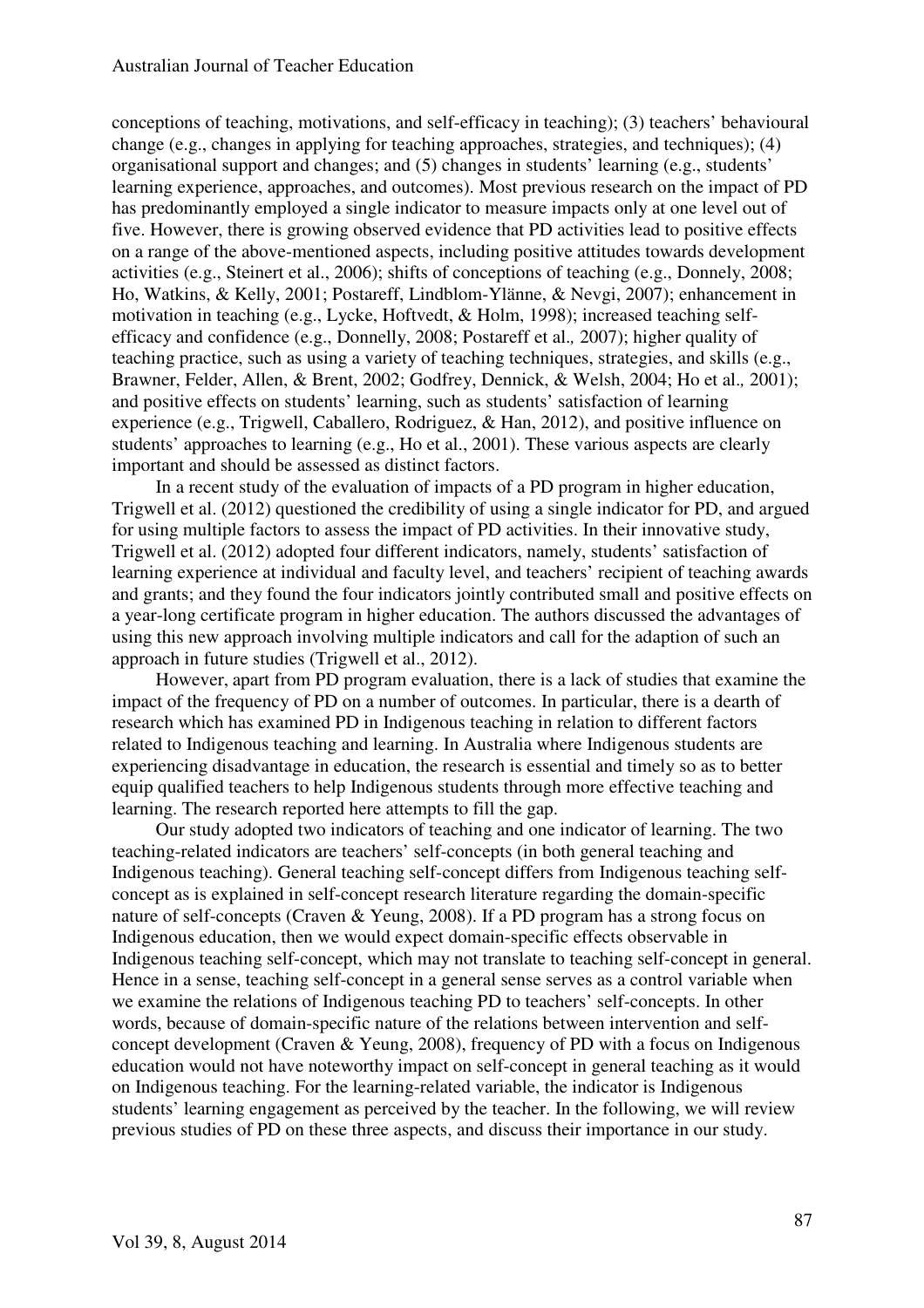# *Psychological Change and Teachers' Self-concept*

Past research has demonstrated that teaching development may exert an impact on teachers' psychological change, and the relation between the two is shown to be bidirectional. That is, whereas teaching development can lead to teachers' psychological change, the initial psychological status of teaching also affects teachers' attitudes towards teaching development (Åkerlind, 2003; Guskey, 1988; Weurlander & Stenfors-Hayes, 2008). For instance, Postareff et al. (2007) categorised 200 university lecturers into 4 groups according to the amount of pedagogical training they attended. They found that lecturers who received the most amount of training tended to conceive teaching as helping students restructure their knowledge (i.e., conceptual change/student-focused) and scored highest on self-efficacy in teaching. In contrast, those who had the least amount of training were more likely to view teaching as knowledge transmission (i.e., information transmission/teacher-focused) and were also low in self-efficacy. These results suggest that teachers' psychological change may be affected by the amount of PD they are involved in.

Teachers' conceptions of teaching are also found to have an impact on their perceptions on PD. Åkerlind (2003) reported that university lecturers who conceived teaching as knowledge transmission activities believed that teaching development programs should help teachers absorb new knowledge and teaching skills; whereas those who perceived teaching as restructuring students' existing concepts saw teaching development as a useful way to facilitate student learning. Teachers' psychological factors are also suggested to affect their perceptions towards teaching development activities. Among 120 primary and secondary school teachers, Guskey (1988) found that teachers who had high teaching efficacy, positive affect towards teaching, and positive self-concept commented favourably on a one-day teaching training on using mastery learning instructional strategies.

The above literature on teaching development points to a gap in the research of whether involvement in PD can affect teachers' self-concept or not. Considering that self-concept is an important psychological factor, which "makes things happen" (Roche & Marsh, 2000, p. 440), and enables "the realization of full human potential in a range of settings" (Marsh & Craven, 2006, p. 134), it is important and meaningful to include self-concept as one of the indicators in our study. Developing a positive and healthy teaching self-concept is of vital importance for teachers, as this may foster teachers' motivation and confidence in teaching (Roche & Marsh, 2000), which in turn may reinforce good teaching performance, because self-concept and behaviours are well regarded as reciprocal and mutually enhancing (Marsh & O'Mara, 2008).

In our study, we separated self-concept in general teaching and in Indigenous teaching. This was because of the multidimensional and domain specific nature of self-concept construct (e.g., Lau, Yeung, Jin, & Low, 1999; Marsh, Hey, Roche, & Perry, 1997). On the basis of previous studies testing the domain specificity of self-concept, we expect that PD activities focusing on Indigenous education would have a significant impact only on selfconcept related to Indigenous teaching but not on self-concept in general teaching.

#### *Behavioural Change and Teaching Strategies*

Past research has demonstrated that involvement in PD has an impact on teaching behaviours, ranging from broader teaching approaches to more specific teaching techniques. There is a variation in research on how teaching behaviours are measured: including students' ratings about teaching quality, interviews with teachers, and surveys using self-reported questionnaires (Ho et al.*,* 2001; Godfrey et al.*,* 2004; Stes, Clement, & Van Petegem, 2007; Weurlander & Stenfors-Hayes, 2008).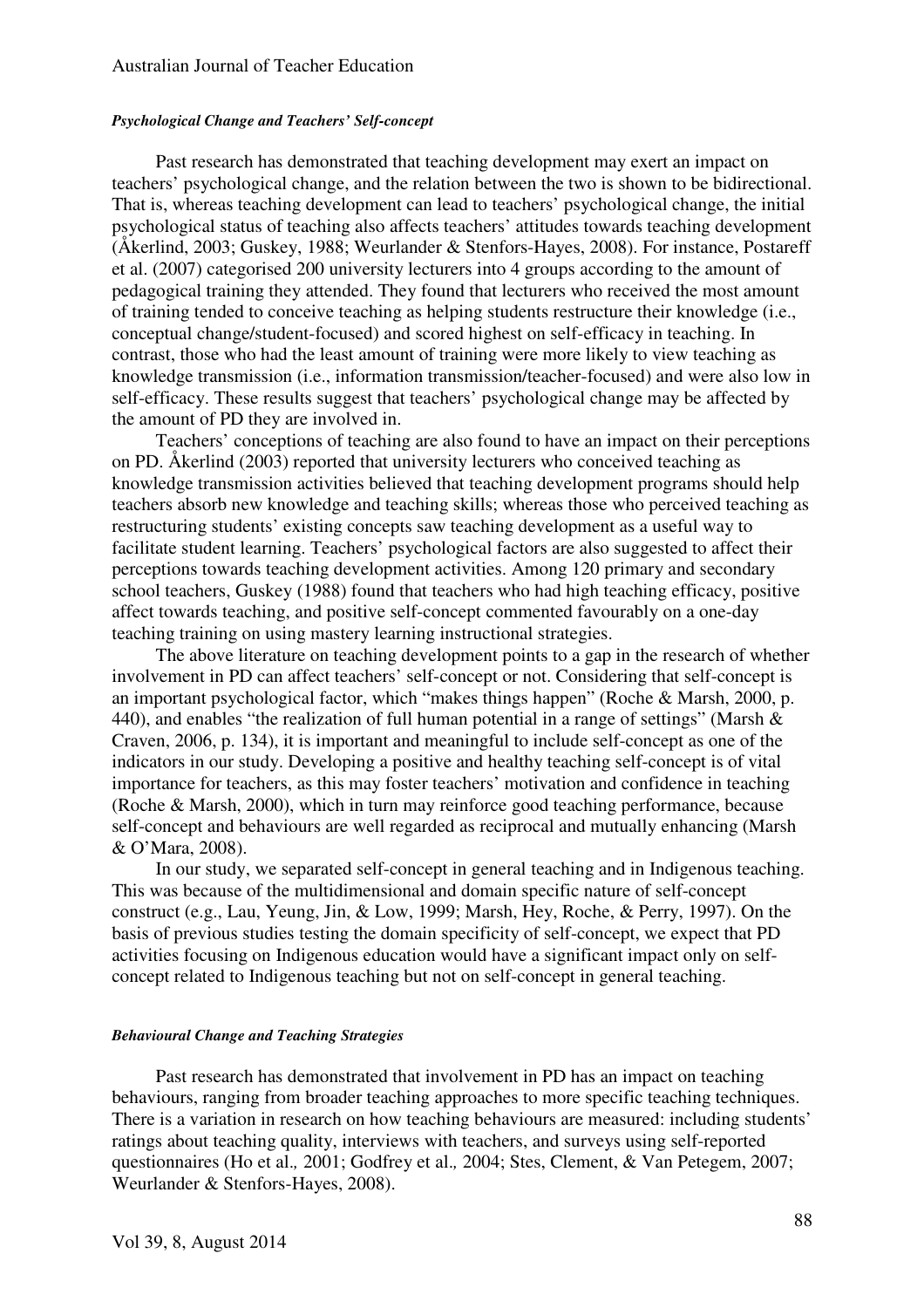Using students' rating, for example, Ho et al. (2001) examined the influence of an innovative PD program aiming at changing teachers' conceptions of teaching. The purpose was to test the program's effects on the teachers' teaching practice as judged by their students using the Course Experience Questionnaire (Wilson, Lizzio, & Ramsden, 1997). The study adopted a repeated-measures design in which the same lecturer's teaching of the same course was evaluated by students before and after the PD program. The results indicated that teachers who reported improved conceptions of teaching also displayed enhanced teaching performance as assessed from their students' point of view, whereas the non-change group did not show any improvement in teaching as rated by their students.

Using teachers' self-reporting rather than students' rating seems be a more common practice in research. Synthesizing research on PD in medical education from 1980-2002, Steinert et al. (2006) reported that teachers participating in a teaching development intervention often reported self-perceived changes in teaching performance, such as increased use of new educational initiatives and designs, assessing learners' needs, and adopting a more learner-centred approach. In addition to changes in terms of broader teaching approaches, PD was also found to change teachers' specific teaching strategies. For instance, Brawner et al. (2002) used a survey to evaluate the effectiveness of a staff development program known as SUCCEED. The respondents reported that they used active and team-based learning strategies more frequently in teaching compared to their practice prior to the program.

Although these studies suggest the positive influence of PD on general teaching, empirical studies lack evidence pointing to the influence of PD on Indigenous teaching. In Australian teaching contexts, teachers need to adapt their teaching to Indigenous students' needs so as to close the gap between Indigenous students and their non-Indigenous peers in participation in schooling and academic performance. Through education, there is hope to reduce the disadvantages of Indigenous Australians. However, Indigenous students may learn better in culture-specific ways and perceive learning quite differently (Bodkin-Andrews, Craven, Parker, Kaur, & Yeung, 2013). In our study, we examined three kinds of Indigenous teaching strategies: integrative teaching, community linking, and culture sharing. Integrative teaching incorporates Indigenous values and perspectives into teaching. Community linking actively seeks advice for teaching from local Indigenous community. Culture sharing asks Indigenous students to talk about their specific culture in class so that they can feel proud of their identity and culture. To date, no research has attempted to examine whether PD in Indigenous education would have any effect at all on these Indigenous teaching strategies.

# *Students Learning and Engagement in Learning*

The research on the impact of PD has predominantly focused on teaching. Although educators worldwide have shifted from a focus on teaching to an increasing emphasis on students' learning, which may include learning processes and learning outcomes, there is a paucity of research on how teachers' PD may influence learning in terms of these aspects. In Ho et al.'s (2001) study, the impact of the PD program on students' approaches to learning was examined. Using the Approaches to Studying Inventory (Entwistle, 1994), the researchers found that the students of teachers who changed their conceptions of teaching through PD also shifted from adopting surface approaches to deep approaches to facilitating learning. Likewise, Trigwell et al. (2012) examined the impact of a year-long certificate program for academic development on students' learning at both individual and faculty levels. At the individual teacher level, students whose lecturers completed the program were more satisfied with their learning experience after their teachers had finished the program. At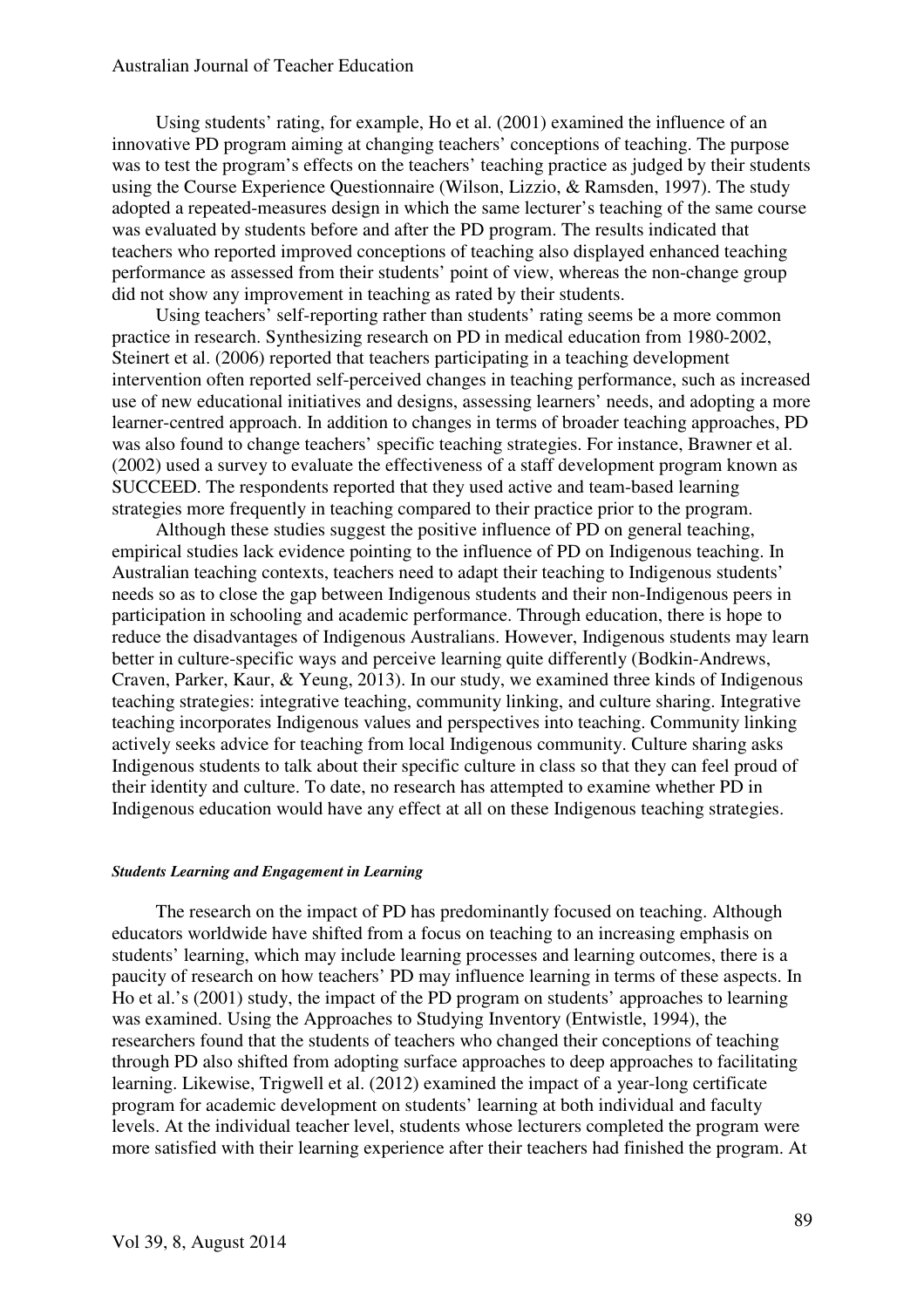the faculty level, in faculties where a higher proportion of lecturers completed the program, students reported higher satisfaction of their degree experience.

However, there is limited research that has examined the impact of teaching development on students' learning engagement. Learning engagement is one of the most important factors in the learning process (Hattie, 2012). How to engage Indigenous students in learning is undoubtedly a primary aim to achieve in Australian education. Getting students involved in learning is a promising way to reduce the low retention rate and to create a sense of school belonging especially for Indigenous students who have notably lower retention and higher absenteeism. Research has shown that engaged students tend to develop positive affect and achieve highly in academic performance (Apple & Beane, 1999; Klem & Connell, 2004; Marks, 2000; Shulman, 2002; Teese & Polsel, 2003; Zyngier, 2007). Through engaging them in school, Indigenous students' full potential can be empowered and their academic outcomes can be improved. While previous studies have focused on the effect of PD in teaching and learning in higher education (e.g., Ho et al., 2001; Postareff et al., 2007), whether PD has significant impacts on teaching and learning in school settings is unclear.

# **Indigenous Education Officers in Australia**

In Australian, many Indigenous students often find themselves in a conflict between their life experiences and their Euroamerican school culture; and such conflict, by and large, leads to the fact that many Aboriginal children do not achieve their learning potential (Matthews et al., 2003). However, empirical evidence suggests that learning is more effective for Indigenous children when teaching is delivered to them in a way which incorporates their cultures, values, and ways of knowing (Matthews et al., 2003; Yunkaporta, 2009). Matthews et al. (2003) reviewed and discussed the benefits of five innovative mathematics programs, which were designed to benefit Indigenous students living in the state of NSW. In another study, Yunkaporta (2009) instructed Australian Indigenous children by using a way which was familiar to the children in that community. Through an appropriate infusion of community knowledge and academic knowledge, the students taught by Yunkaporta achieved a higher level of academic success than those taught by other teachers. Hence although we may not assume that all Indigenous students will benefit from Indigenous-relevant input, evidence did seem to point to this likelihood.

 In order to facilitate an infusion of Indigenous community knowledge in schools, the NSW Department of Education and Communities has set up a special program, which allocates Indigenous education officers known as Aboriginal Education Officers (AEOs) to schools in order to "work closely with teachers to develop culturally appropriate resources and programs" so that Indigenous education can be promoted, and Indigenous children and parents can be encouraged and supported. As described in Education and Communities, NSW Government (2013), the function of the AEOs is as follows:

> AEOs work with teachers to assist Aboriginal students achieve their potential and keep the Aboriginal community informed of students' progress and achievements, and of things like parent meetings, school activities, new programs and other changes. AEOs provide role models for Aboriginal students and have a positive impact on helping them achieve their potential.

Having the AEOs work with in-service teachers is deemed to be important because the reality is that a large number of Australian in-service teachers are not well prepared for teaching Indigenous students (Craven, 2005). Cooperation with the AEOs is believed to result in enabling Indigenous students' to reach their full potential. In summary, the AEOs play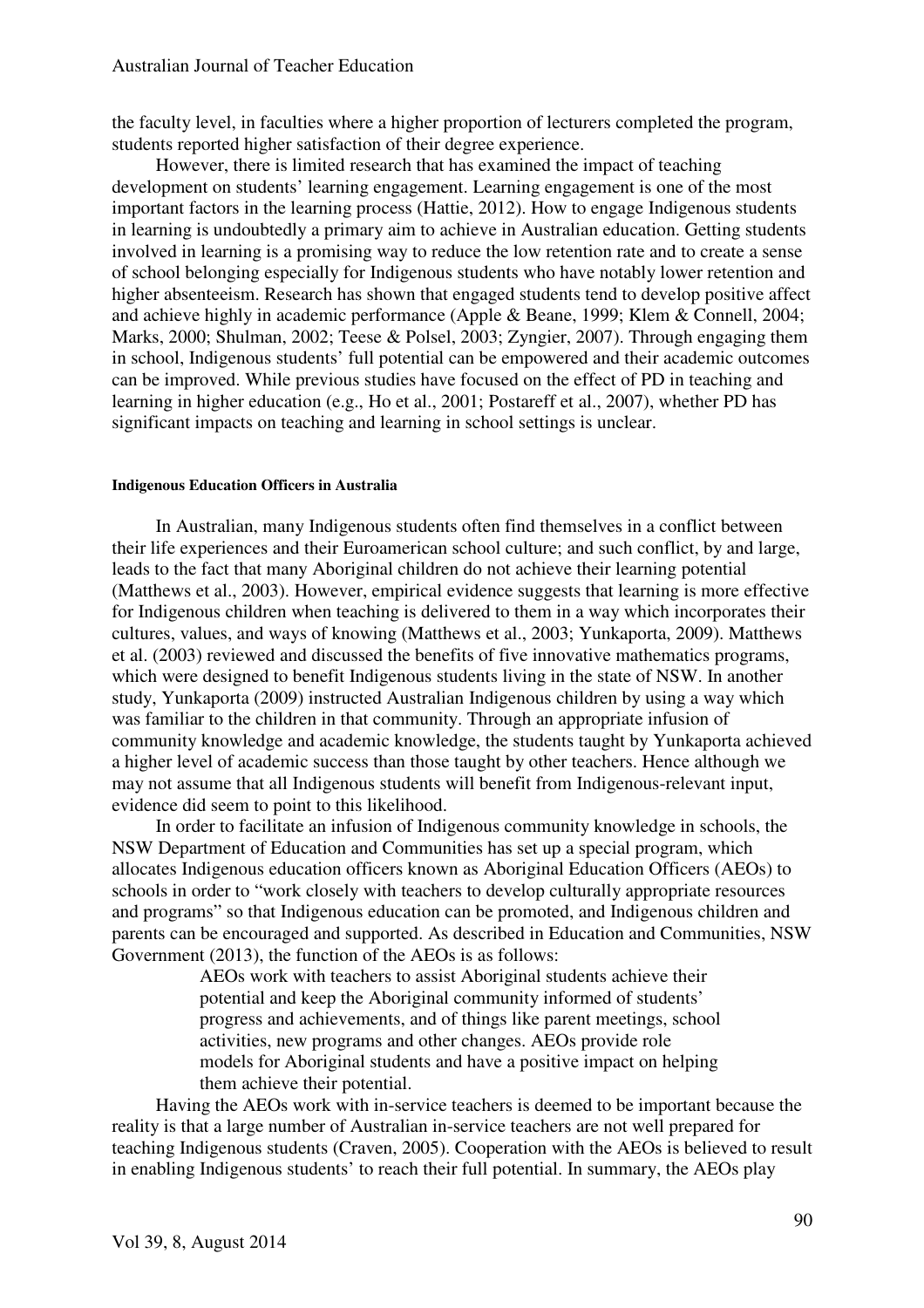multiple roles: as facilitators for teachers in curricula development, as assistants for Indigenous students in learning, and as informants to keep parents and communities informed.

Notwithstanding the proposed functions of the AEOs, the actual impact of the availability of AEOs on teachers' perceptions of Indigenous teaching and student engagement has not been examined. In the present study, the impact of AEOs on both Indigenous teaching and learning are explored together with teachers' PD in Indigenous education using multiple indicators for more accurate assessments of effects.

In a recent review of AEOs in the state of Western Australia, both quantitative surveys and qualitative interviews with principals, teachers, and AEOs were conducted. The quantitative surveys reported that almost 80% of the principals and teachers who participated in the review believed that the AEO program was successful; whereas the remaining 20% of the principals and teachers did not consider the AEO program effective. The qualitative interviews identified different reasons for their perceived ineffectiveness from principals', teachers', and AEOs' perspectives. The teachers listed that "time constraints, cultural issues, a lack of skills and formal education" were some major concerns for the effective implementation of AEO programs, whereas principals believed that the key to success in implementing the AEO programs is through networking, mentoring, and a quality process for recruiting the AEOs (Gower et al., 2011, p. iii). Conversely, AEOs reported that some teachers may not know how to work effectively with them and there was a lack of induction programs (Gower et al., 2011). Due to the lack of a similar study in the state of NSW where our study was conducted, there is a need to observe more closely the effect of having AEOs in Indigenous teaching and learning. As the participants in the Gower et al. (2011) study showed mixed perceptions of the AEO program, it is unclear whether AEOs would have positive effects on Indigenous teaching or learning.

# **The Present Study**

Adopting a multiple indicator approach, the present study examined the impact of frequency of PD in Indigenous teaching and availability of AEOs on six variables: teachers' teaching self-concept (Indigenous teaching and general teaching), Indigenous teaching strategies (i.e., integrative teaching, community linking, and culture sharing), and Indigenous students' learning engagement in Australian NSW rural and urban primary schools. An overarching research question is: What is the impact of frequency of PD in Indigenous teaching and the availability of AEOs on the six variables? As our aim is to use multiple indicators to examine the effect, a multiple-indicator-multiple-indicator-cause (MIMIC) approach to structural equation modelling was adopted (see Yeung, Taylor, Hui, Lam-Chiang, & Low, 2012). The advantage of this approach is to more accurately assess the effects of PD or AEO, and an interaction of both, on the six latent variables by accounting for measurement errors. From the previous literature on teaching development, we expected that higher frequency of participation in PD in Indigenous teaching would have positive effects on most variables: more positive Indigenous teaching self-concept, more frequent application of Indigenous teaching strategies, and higher level of learning engagement of Indigenous children. Based on the domain-specific nature of self-concept, we also hypothesized that frequency of PD with an Indigenous education focus would not have any effect on teachers' self-concept in general teaching. For the effect of the availability of AEOs, given no definite evidence is available from previous research, no specific hypothesis could be formulated.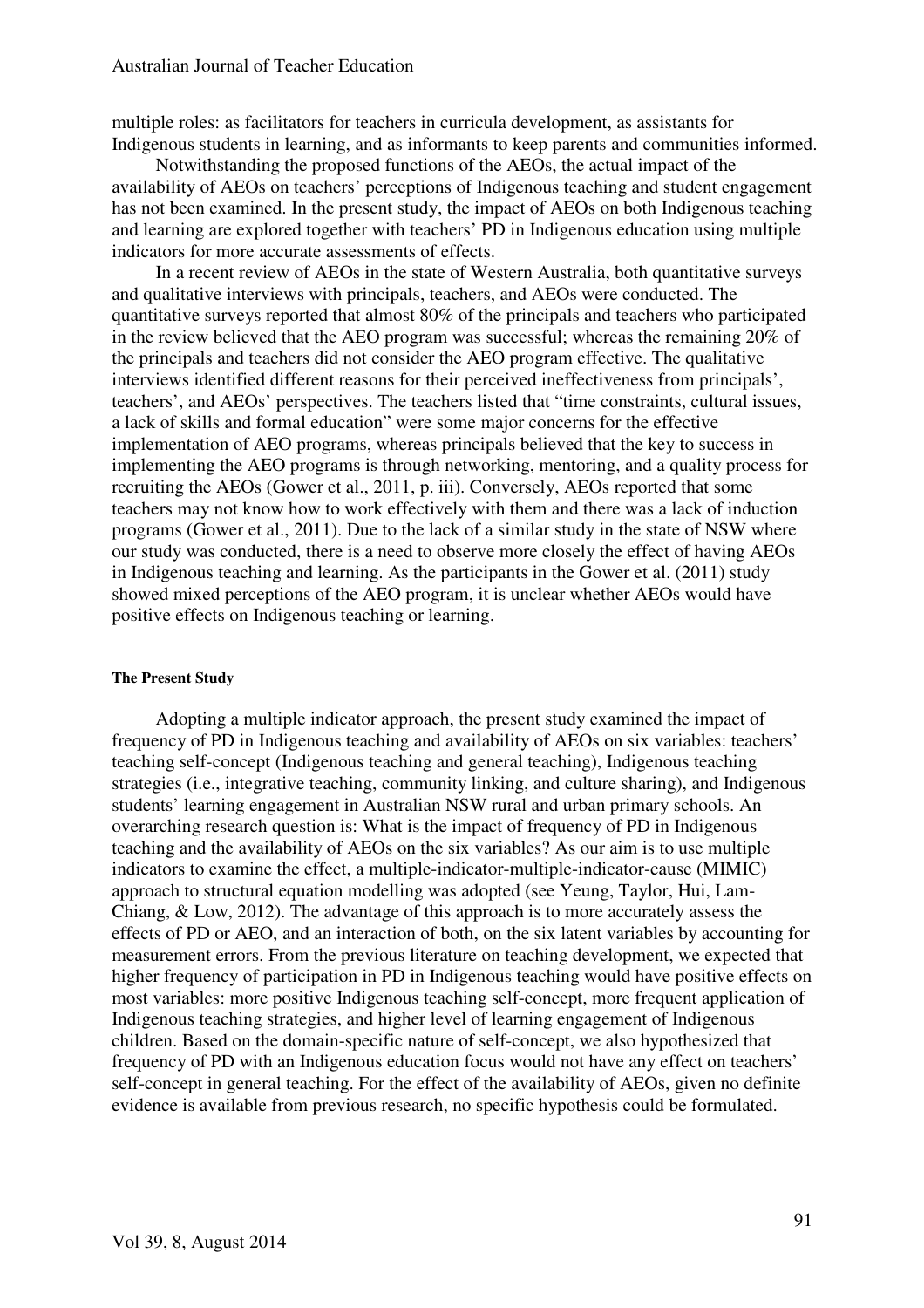# **Method**

# **Participants**

The study was conducted in 52 primary schools randomly selected across the urban and rural areas of NSW, Australia. Two hundred and eight teachers, whose class had various numbers of Indigenous students participated in the study. Among them 45 were males (21.63%) and 163 were females (78.37%). The teaching qualifications and teaching experiences of the participants were diverse. Among them, 33 had a Diploma in Education, 72 a Bachelor of Education, 34 had both a Bachelor of Teaching and a Diploma in Education, 17 graduated with Double Degrees, and 52 had other qualifications. Teaching experiences ranged from less than 1 year to 41 years: approximately 24% had teaching experience less than 5 years; 16.4% had been teachers for 6-10 years; 17.3% had taught between 11 to 20 years, 27.4% for 21-30 years, and 11.1% had taught more than 31 years.

## **Instrument**

The instrument for data collection was a questionnaire, which started with a section on demographic information including sex, types of teaching qualifications, and years of teaching followed by a section on participation of Indigenous teaching PD and a Yes/No question on the availability of AEOs; a section on teaching self-concept (including selfconcept in Indigenous teaching and general teaching); a section on Indigenous teaching strategies; and a section on Indigenous students' learning engagement. The items in all sections were randomised to avoid response bias. In the following, the items of each section are explained further, and sample items are listed in the Appendix.

# *Indigenous PD and Availability of AEOs*

PD is a series of 5 items surveying the participation in Indigenous PD activities, which are designed to develop professional knowledge, skills, and understanding of how to support effective teaching and learning for Indigenous students. The PD activities may vary in terms of formality. It can be attending formal training on understanding broadly Indigenous cultures, informal workshops for learning specific Indigenous teaching strategies (e.g., accelerated literacy teaching for Indigenous students and a program known as *Count Me in Too* Indigenous for teaching numeracy to Indigenous students), or school-based professional learning such as mentoring programs and classroom observations. The items of PD asked the teachers to report how often on average in the last 2 years they participated in the above mentioned PD activities on a 4-point scale  $(1 = not at all, 2 = once or twice, 3 = 3-4 times, and$  $4 = 5$  or more times). The items of availability of AEOs is a dichotomous question asking whether there is an AEO available to work with teachers and their students (coded  $1 = no$ ;  $2 =$ yes).

# *Self-concept in teaching*

This section consists of two 5-point Likert scales  $(1 = false, 5 = true)$ . One scale is about Indigenous teaching, and the other is about general teaching, and each scale consists of 5 items, which made a total of 10 items. The self-concept in Indigenous teaching asked how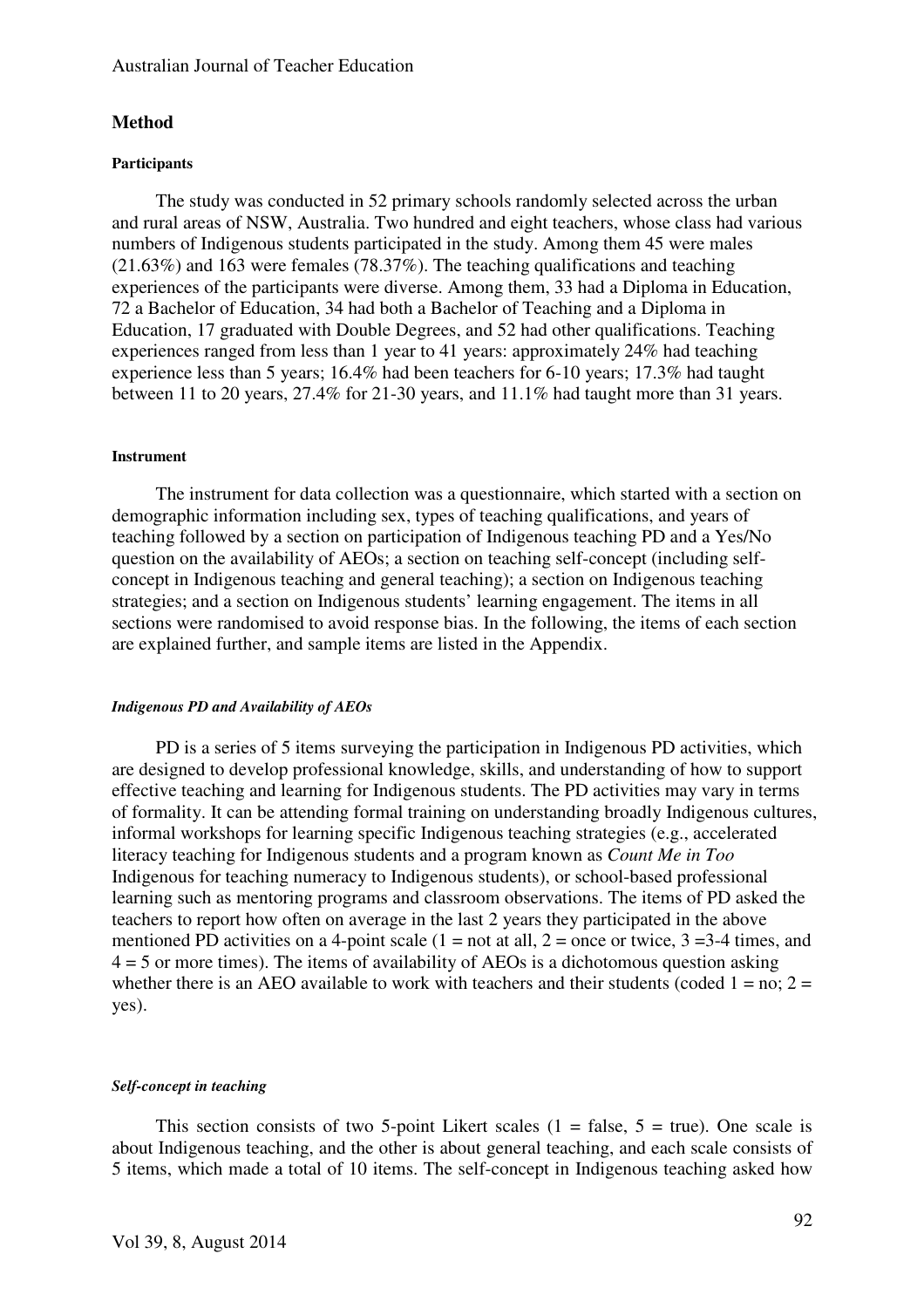# Australian Journal of Teacher Education

teachers perceived their abilities to teach Indigenous students from different aspects: support for Indigenous students, assessments and classroom management strategies which are culturally appropriate for Indigenous students, and understanding of Indigenous teaching principles. The self-concept in general teaching scale was based on Marsh's (1992) Self-Description Questionnaire, a well-established scale through vigorously empirical testing in measuring self-concept (Byrne, 1996). It has been empirically tested to be applicable to Indigenous Australian samples (Yeung, Craven, & Ali, 2013). The teachers were asked about their perceptions of teaching abilities in general, such as fostering a positive learning environment, effectively managing a class, and being good at teaching literacy, numeracy, and other subjects.

#### *Indigenous Teaching Strategies*

Similarly, the Indigenous teaching strategies were measured using 5-point Likert scales  $(1 = false, 5 = true)$ , which consisted of three scales measuring teachers' use of the three Indigenous teaching strategies of interest: integrative teaching, community linking, and culture sharing. There were nine items with three items for each scale. The integrative teaching scale asks whether teachers use Indigenous cultures and perspectives as teaching resources and implement them in teaching pedagogy and curricula on a regular basis. The community linking scale is about having Indigenous communities involved in teaching planning and actual teaching. It includes teachers' consultation with Indigenous communities about their opinions on education, discussion with Indigenous people about their ways of thinking and learning, and contact with Indigenous students' community. The culture sharing scale surveys what teachers have done to provide opportunities for their Indigenous students to share the Indigenous history and values in teaching. This strategy is important as it helps Indigenous students establish pride and confidence about their Indigenous identity and let other non-Indigenous students learn about them, so that Indigenous culture can be acknowledged and respected.

#### *Indigenous Students' Learning Engagement*

This section includes a 4-item scale on whether teachers' perceived their Indigenous students being involved and actively participate in different teaching activities in class. Although learning engagement is a multi-dimensional construct, which is often considered to encompass engagement in behaviour, cognition, and emotion (Fredricks, Blumenfeld, & Paris, 2004; Reeve, Deci, & Ryan, 2004), we focused on students' behavioural engagement, as this can be directly observed by teachers. Specifically, the items asked about teachers' observation of their Indigenous students' engaging in activities such as: question responding, classroom discussion participation, and group work attendance.

# **Procedure**

The data collection followed requirements prescribed by the ethics committee of the researchers' university. Questionnaires were mailed to teachers in 52 primary schools in NSW, Australia. Half of the schools were located in urban areas and the other half were in rural areas. Before teachers filling out the questionnaire, a Participant Information Statement was provided and it explained to them clearly that taking part in the survey was voluntary and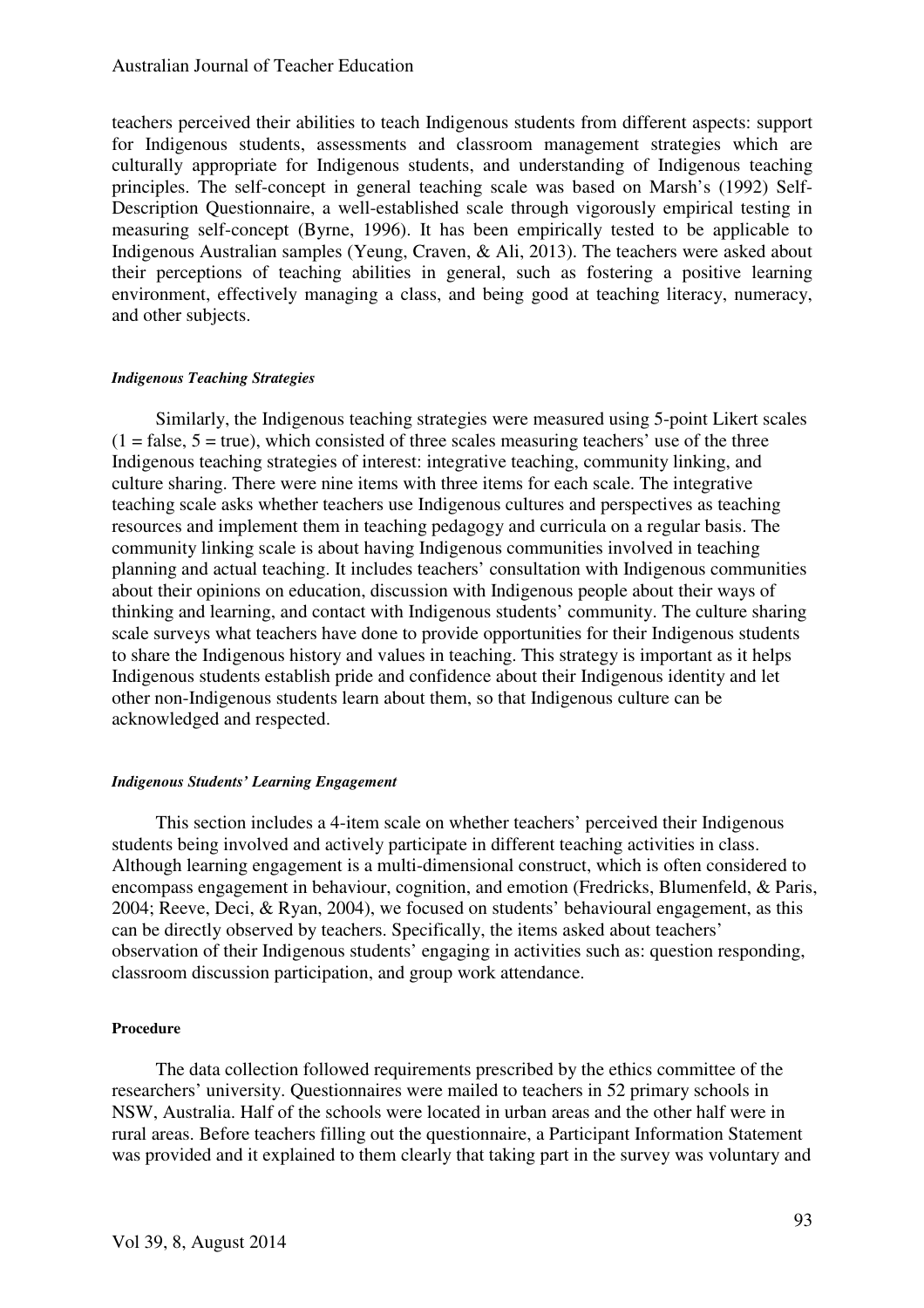anonymous. If they were to participate, they needed to sign a consent form. Only completed questionnaires with signed consent forms were entered into the analysis.

#### **Statistical Analysis**

To start with, because the scales were newly designed, we performed exploratory factor analyses (EFA) with the items in the questionnaire to establish the scales. We followed the principal component procedure (Field, 2013; Preacher & MacCallum, 2003) by consulting both eigenvalues of the factors (greater than 1) and the scree plot. According to Preacher and MacCallum (2003), we considered the parsimony and the interpretability of the factors. We also checked the coefficients of items within a factor to make sure that each of the coefficients was above .30.

In the second step, we conducted confirmatory factor analysis (CFA) and checked the reliabilities of the scales using Mplus 6. We followed the general procedures for conducting CFA (e.g., Kline, 2005; Jöreskog & Sörbom, 2005). Due to the sensitiveness of chi-square statistics to sample size, we used goodness-of-fit indices to assist in evaluating the CFA models. Among different fit statistics, the Tucker-Lewis Index (TLI, Tucker & Lewis, 1973), the Comparative Fit Index (CFI, Bentler, 1990), and the root mean square error of approximation (RMSEA, Browne & Cudeck, 1993) are used frequently and were considered as primary goodness-of-fit statistics used in the CFA. It is generally agreed that values of TLI and CFI greater than .90, and a value of .06 for the RMSEA, are indicative of acceptable fit to data (e.g., Browne & Cudeck, 1993; Hu & Bentler, 1999). Apart from values of fit statistics, a number of criteria need also to be considered (Jöreskog & Sörbom, 2005), which include reliability (in general Cronbach's alpha coefficients at .70), factor loadings (in general, the items for each corresponding scale should have a loading of above .30); and factor correlations (which should be low enough among scales for them to be distinguished from each other).

When the scales were well established, in the final step, to statistically examine any group differences, a MIMIC model was tested. A MIMIC model is a special application of structural equation modelling (SEM) that resembles multiple regression analysis, but the advantage of a MIMIC model is that measurement error of latent variables is taken into consideration (Jöreskog & Sörbom, 2005; Marsh, Ellis, Parada, Richards, & Heubeck, 2005; Marsh, Tracey, & Craven, 2006; Yeung et al., 2012). We constructed three grouping variables: the first grouping variable was frequency of PD. This was created by using the mean scores of the PD scale as a cut-off, and the participants who were below the mean were classified as the low-frequency group and those above the mean were classified as highfrequency  $(1 = low, 2 = high)$ . The second grouping variable was the availability of AEOs  $(1$  $=$  non-AEOs,  $2 =$  AEOs), and the third grouping variable was an interaction terms between PD and AEO (i.e., PD x AEO, using standardised scores so as to avoid an unduly high correlation between the grouping variables). Our MIMIC model examined the paths from the 3 discrete grouping variables to the 6 latent variables (Figure 1).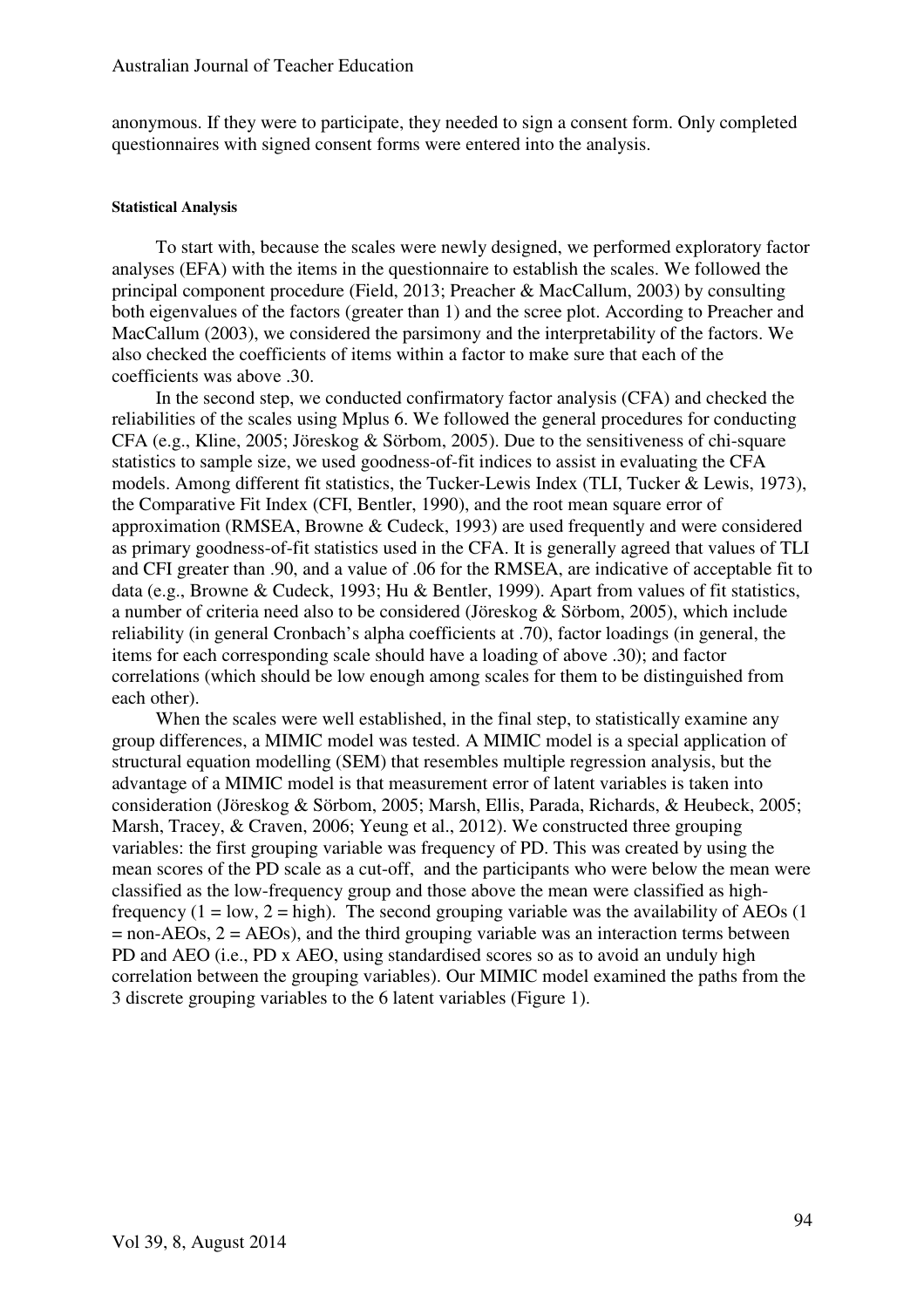

*Note*: \* \* \*  $p < .01, p < .05$ 



# **Results**

# **Establishing the Dependent Variables**

All the 23 items for the dependent variables were analysed using a series of EFA. The analyses produced 6 factors, with each item having reasonable loadings on their corresponding factors (all above .40;  $KMO = .82$ ). The Cronbach's alpha scores for the six factors were all above .70 (self-concept in Indigenous teaching: .75, self-concept in general teaching: .82, integrative teaching: .71, community linking: .82, culture sharing .77, and Indigenous students' learning engagement: .86), which suggested acceptable reliability of the resulting factors (see Table 1 for values of Cronbach's alpha).

We conducted a CFA for all 23 items. It tested the six-factor model derived from the EFA, and the model resulted in a proper solution with an acceptable fit:  $\chi^2$  (215, *N* = 208) =  $352.41$ , TLI = .93, CFI = .92, RMSEA = .06) (Table 1). The factor loading for each item on its corresponding scale was above .55, indicating reasonable loadings (see Table 2 for the factor loadings).

| Model                       |        | TLI         |     | <b>CFI RMSEA</b> |
|-----------------------------|--------|-------------|-----|------------------|
| 1. Model 1 (6-factor model) | 352.41 | 215<br>.93  | -92 |                  |
| 2. Model 2 (MIMIC model)    | 415.43 | 102.<br>.93 | -91 |                  |

*Note: N* **= 208. CFI = Comparative fit index. TLI = Tucker-Lewis index. RMSEA = Root mean square error of approximation. No. of items were 23 for Model 1 and 26 for Model 2. Table 1: Goodness of fit summary of models** 

Vol 39, 8, August 2014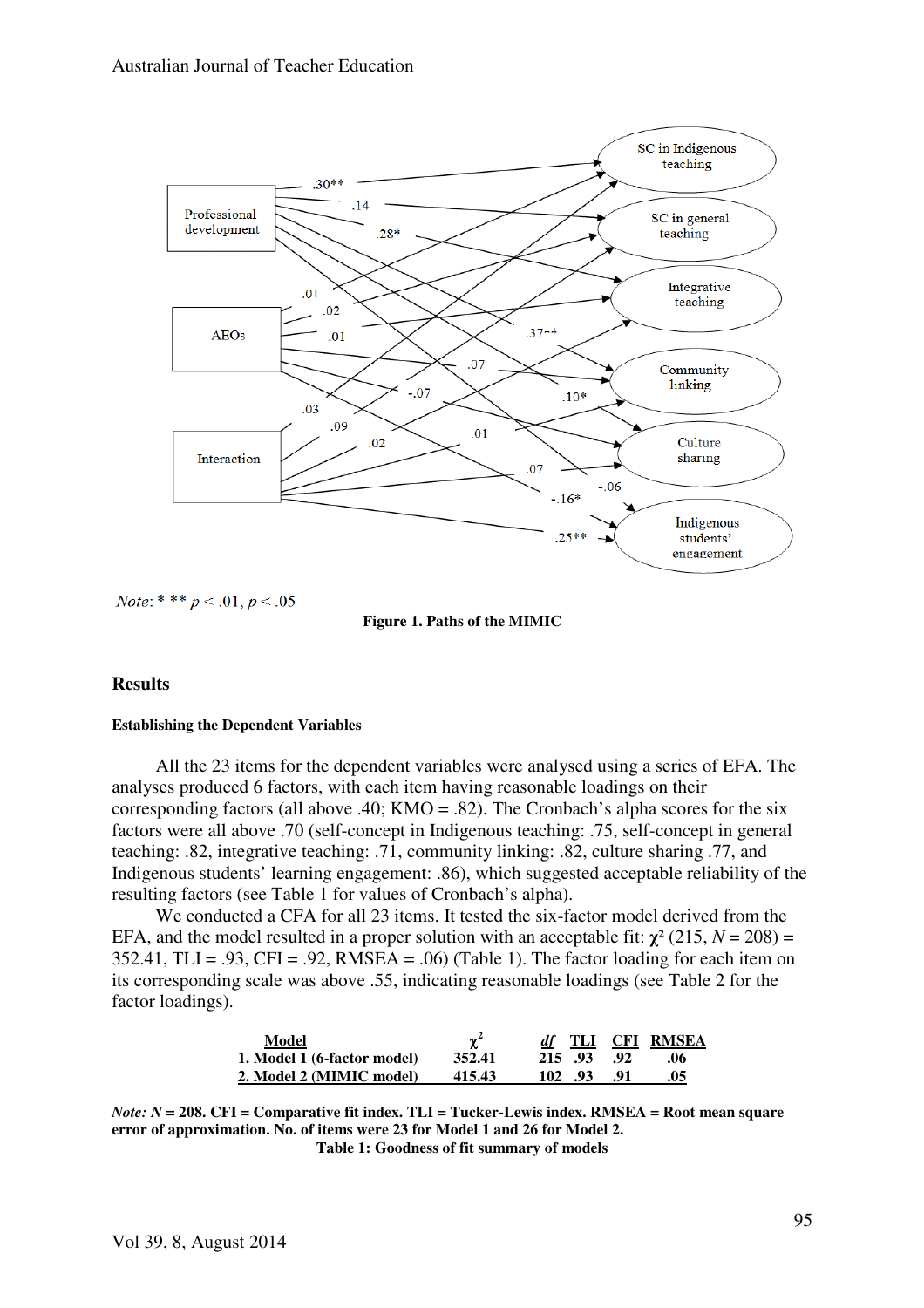|                    | SC-I    | $SC-G$  | Integrative | <b>Community</b> | <b>Culture</b> | <b>Engagement</b> | <b>Unique</b> |
|--------------------|---------|---------|-------------|------------------|----------------|-------------------|---------------|
| $SC-I1$            | $.84**$ |         |             |                  |                |                   | $.30**$       |
| $SC-I2$            | .79**   |         |             |                  |                |                   | $.38**$       |
| $SC-I3$            | $.80**$ |         |             |                  |                |                   | $.35**$       |
| $SC-I4$            | $.57**$ |         |             |                  |                |                   | $.68**$       |
| $SC-I5$            | $.64**$ |         |             |                  |                |                   | $.59**$       |
| $SC-G1$            |         | $.75**$ |             |                  |                |                   | .44**         |
| $SC-G2$            |         | $.70**$ |             |                  |                |                   | $.50**$       |
| $SC-G3$            |         | $.66**$ |             |                  |                |                   | $.56**$       |
| $SC-G4$            |         | $.58**$ |             |                  |                |                   | $.67**$       |
| $SC-G5$            |         | $.73**$ |             |                  |                |                   | $.47**$       |
| Integrative1       |         |         | $.77**$     |                  |                |                   | $.41**$       |
| Integrative2       |         |         | $.62**$     |                  |                |                   | $.62**$       |
| Integrative3       |         |         | $.59**$     |                  |                |                   | $.65***$      |
| Community1         |         |         |             | $.71**$          |                |                   | $.50**$       |
| Community2         |         |         |             | $.66**$          |                |                   | $.56**$       |
| Community3         |         |         |             | $.74**$          |                |                   | $.45**$       |
| Culture1           |         |         |             |                  | $.71**$        |                   | $.50**$       |
| Culture2           |         |         |             |                  | $.77**$        |                   | $.42**$       |
| Culture3           |         |         |             |                  | $.71**$        |                   | .49**         |
| <b>Engagement1</b> |         |         |             |                  |                | $.66**$           | $.57**$       |
| <b>Engagement2</b> |         |         |             |                  |                | $.83**$           | $.31**$       |
| Engagement3        |         |         |             |                  |                | $.88**$           | $.23**$       |
| <b>Engagement4</b> |         |         |             |                  |                | $.75**$           | $.44**$       |

*Note:*  $N = 208$ ,  $** p < .01$ ,  $* p < .05$ .

**SC-I = self-concept in Indigenous teaching. SC-G = self-concept in general teaching. Integrative = integrative teaching strategy. Community = community linking strategy. Culture = culture sharing strategy. Engagement = Indigenous students' engagement in learning. Unique = Uniqueness of measurement. Table 2: Factor loadings of model 1** 

The latent factor correlations were all below .60, indicating that the six scales were all distinct variables. The correlation between the two factors of self-concept in teaching was significant and positive  $(r = .39)$ , the moderate correlation coefficient implies that selfconcept is a hierarchical and domain-specific construct as shown in previous research (e.g., Lau et al., 1999), and hence a teacher's self-perception of their ability in Indigenous education is clearly separable from their ability perception in general teaching.

With regard to the correlations of the three factors within Indigenous teaching strategies, it was found that integrative teaching was positively correlated with both community linking  $(r = .46)$  and culture sharing  $(r = .16)$ . However, the correlation between community linking and culture sharing was close to zero  $(r = .02)$ . The results appear to suggest that teachers who use one Indigenous teaching strategy may not necessarily use the other two Indigenous teaching strategies. More specifically, adopting integrative teaching seems to be more related to community linking and culture sharing strategies; whereas using community linking strategies does not seem to be associated with culture sharing strategies. The weak association between community linking and culture sharing strategies may reflect a different focus by different teachers' preference. While community linking strategies may focus on seeking opinions from Indigenous communities which are beyond school and teaching contexts, culture sharing strategies clearly has a student-centred focus, as Indigenous students are invited to present their cultural values to the rest of the students in their class.

In line with our expectation, the correlations of self-concept in general teaching with integrative teaching  $(r = .17)$  and community linking strategies  $(r = .13)$  were much lower than the correlation of self-concept in Indigenous teaching with integrative teaching  $(r = .56)$ and community linking  $(r = .55)$ . This once again reflects that self-concept is specific in different domains (e.g., Vispoel, 1995) such that Indigenous-focused variables are more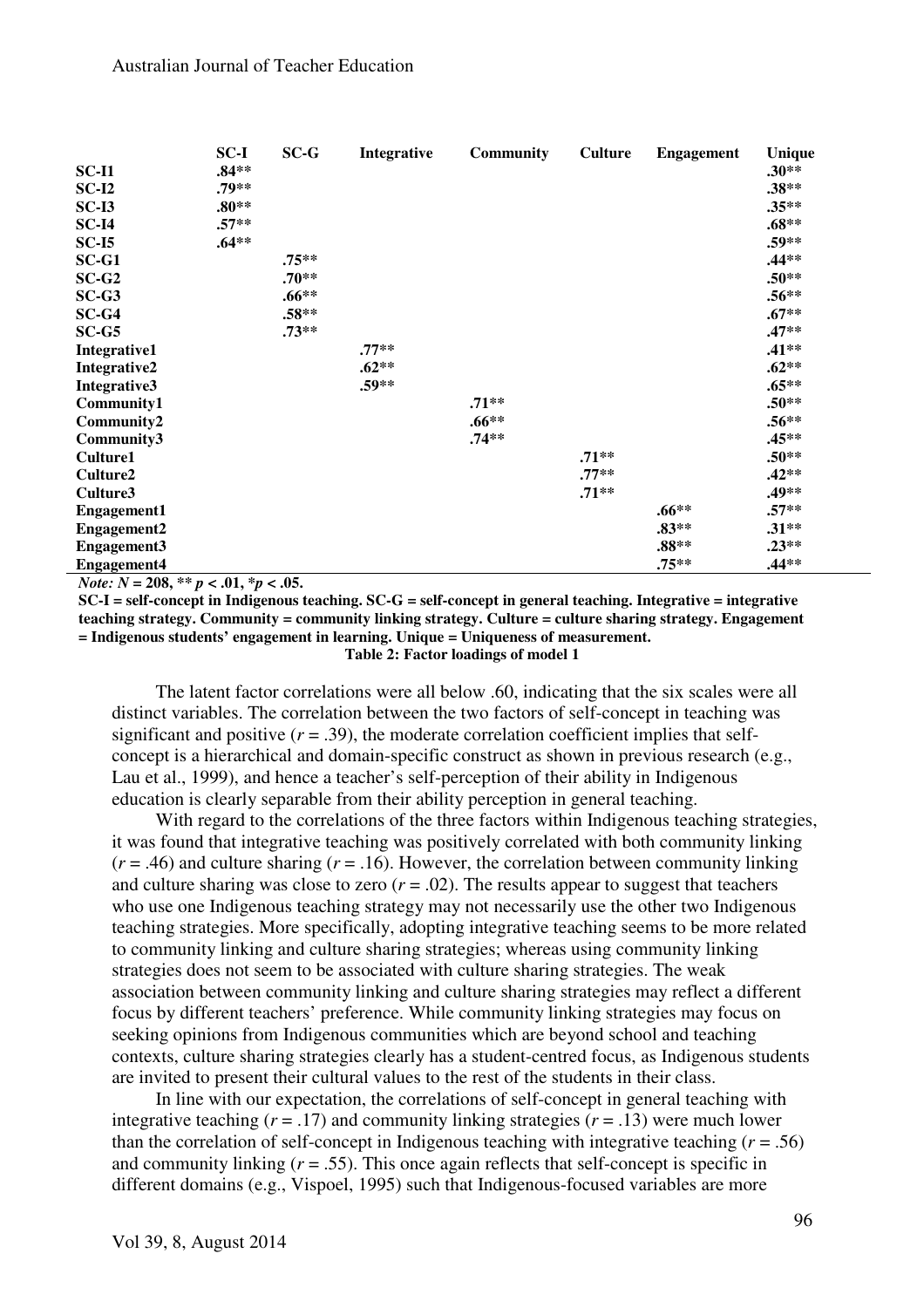strongly related to Indigenous-related self-concept. However, a high correlation between selfconcept in general teaching and culture sharing strategies  $(r = .43)$  was present, which seems to be higher than that between self-concept in Indigenous teaching and culture sharing (*r*  = .21). This seems to suggest that culture sharing strategies tend to be more domain-general and less Indigenous-specific as the other variables. In this sense then, within the Australian context where many students come from different ethnic backgrounds around the world, teachers may find culture sharing strategies not only applicable to Indigenous students. Instead, this strategy may be used in general teaching with students from a variety of cultural backgrounds. Therefore, this culture sharing strategy may be useful for all students irrespective of their ethnic backgrounds.

The correlations between Indigenous students' learning engagement and other factors were all significant and positive (integrative teaching:  $r = .24$ ; culture sharing:  $r = .26$ ; self concept in Indigenous teaching:  $r = .25$ ; and self-concept in general teaching:  $r = .34$ ); except for the one between Indigenous students' learning engagement and community linking (*r*  = .11) (see Table 3 for the factor correlations).

|                  | $SC-I$  | $SC-G$        | Integrat | <b>Community</b> | Culture                  | <b>Engage</b> | <b>PD</b>     | <b>AEO</b>               | PD x AEO |  |
|------------------|---------|---------------|----------|------------------|--------------------------|---------------|---------------|--------------------------|----------|--|
| $SC-I$           | $\sim$  |               |          |                  |                          |               |               |                          |          |  |
| $SC-G$           | $.39**$ | $\sim$ $\sim$ |          |                  |                          |               |               |                          |          |  |
| Integrative      | $.56**$ | $.17*$        | $\sim$   |                  |                          |               |               |                          |          |  |
| <b>Community</b> | $.55**$ | .13           | .46**    | --               |                          |               |               |                          |          |  |
| <b>Culture</b>   | $.21**$ | $.43**$       | $.16*$   | .02              | $\overline{\phantom{a}}$ |               |               |                          |          |  |
| Engagement       | $.25**$ | $.34**$       | $.24**$  | .11              | $.26**$                  | --            |               |                          |          |  |
| <b>PD</b>        | $.28**$ | .12           | $.21**$  | $.31**$          | $-.03$                   | $-.04$        | $\sim$ $\sim$ |                          |          |  |
| <b>AEO</b>       | .01     | .01           | .01      | .05              | $-.09$                   | $-15*$        | $-.01$        | $\overline{\phantom{a}}$ |          |  |
| PD x AEO         | .03     | .08           | .01      | $-.00$           | $-.09$                   | $.21**$       | $-.00$        | $-.01$                   | $- -$    |  |

*Note:*  $N = 208$ ,  $** p < .01$ ,  $* p < .05$ .

**SC-I = self-concept in Indigenous teaching. SC-G = self-concept in general teaching. Integrat = integrative teaching strategy. Community = community linking strategy. Culture = culture sharing strategy. Engage = Indigenous students' engagement in learning. PD = Frequency of professional development. AEO = Availability of Aboriginal Education Officers in school. PD x AEO = interaction of professional development and availability of AEOs.** 

**Table 3: Factor correlations of model 2**

#### **Mean Scale Scores by Groups**

The scores of items in each scale were averaged to form a scale score for low-frequency and high-frequency PD in the AEO and non-AEO groups respectively. The means and standard deviations (*SD*s) are presented in Table 4. Among 208 teachers, only 59 had AEOs working with them and 149 did not have AEOs. Among the 59 having AEOs, 31 were in the low-frequency PD group, and 28 were in high-frequency PD group. Of 149 in the non-AEO group, 59 were in low-frequency PD, and 76 were in high-frequency PD group.

| <b>Indicators</b>          |             | <b>Groups</b>   |        |             |
|----------------------------|-------------|-----------------|--------|-------------|
|                            | <b>AEOs</b> | <b>Non-AEOs</b> |        |             |
|                            | Low         | <b>High</b>     | Low    | <b>High</b> |
|                            | (31)        | (28)            | (59)   | (76)        |
|                            | Mean        | <b>Mean</b>     | Mean   | Mean        |
|                            | (SD)        | (SD)            | (SD)   | (SD)        |
| Self-concept in            | 3.51        | 3.96            | 3.54   | 3.90        |
| <b>Indigenous teaching</b> | (0.55)      | (0.62)          | (0.70) | (0.70)      |
| Self-concept in            | 4.38        | 4.61            | 4.45   | 4.51        |
| general teaching           | (0.48)      | (0.41)          | (0.47) | (0.42)      |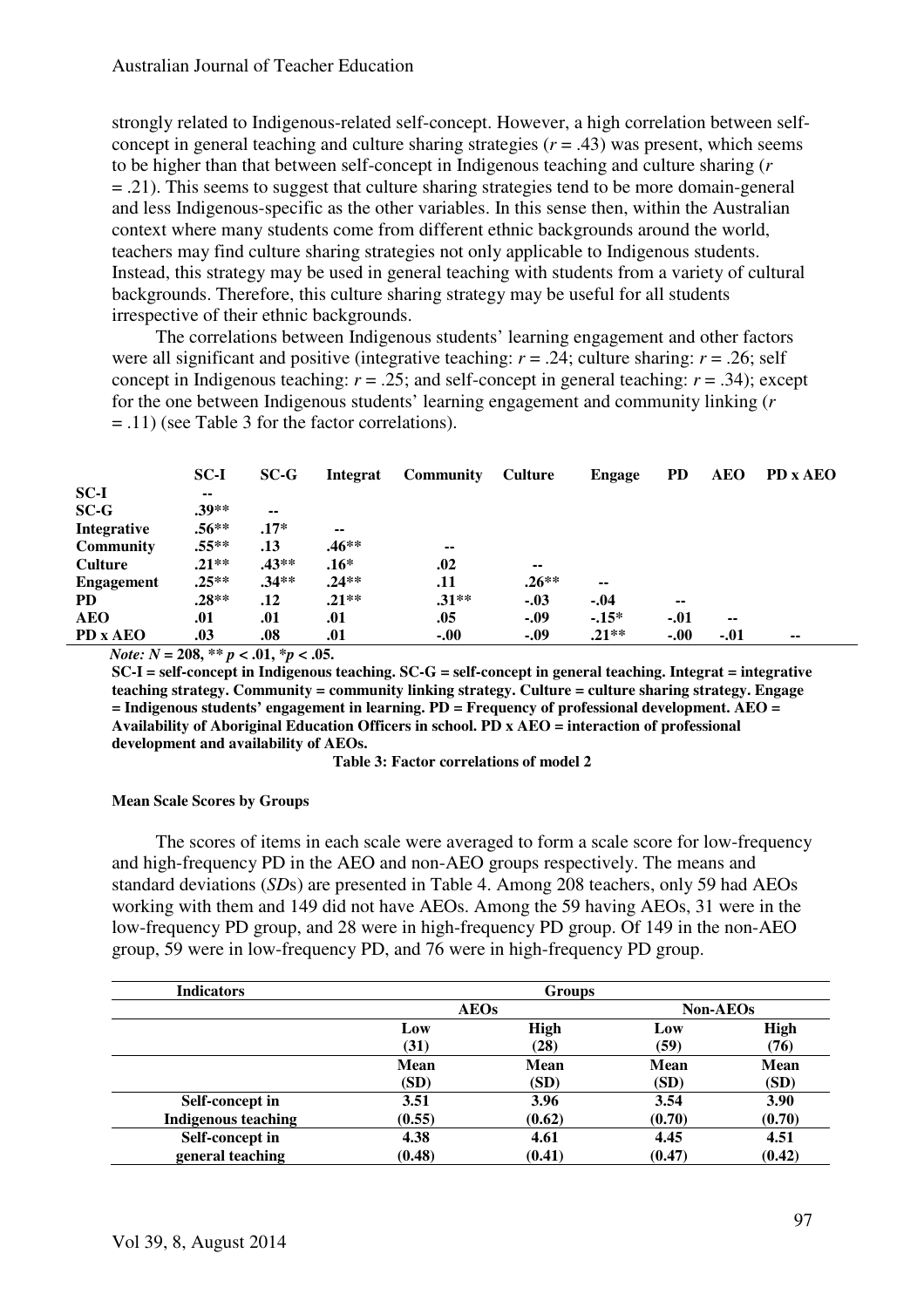# Australian Journal of Teacher Education

| <b>Integrative</b>   | 3.92   | 4.25   | 3.92   | 4.21   |
|----------------------|--------|--------|--------|--------|
| teaching             | (0.62) | (0.65) | (0.82) | (0.63) |
| <b>Community</b>     | 2.27   | 2.86   | 2.15   | 2.74   |
| linking              | (0.88) | (0.90) | (0.87) | (0.98) |
| <b>Culture</b>       | 4.24   | 4.08   | 4.25   | 4.26   |
| sharing              | (0.51) | (0.49) | (0.42) | (0.40) |
| Indigenous students' | 4.15   | 4.48   | 4.61   | 4.40   |
| learning engagement  | (0.66) | (0.56) | (0.46) | (0.63) |

 **Table 4: Descriptive statistics of the 6 variables by groups** 

#### **MIMIC Model**

The MIMIC model displayed a reasonable fit to the data  $(\chi^2(102, N = 208) = 415.43)$ , TLI = .93, CFI = .91, RMSEA = .05) (Table 1). The factor loadings can be found in Table 2 and the factor correlations are given in Table 3.

#### *Effect of Frequency of PD*

The main effect of frequency of PD was significant for four out of six latent variables. Significantly positive paths are found from PD to self-concept in: Indigenous teaching ( $\beta$  = .30), integrative teaching ( $\beta = .28$ ), community linking ( $\beta = .37$ ), and culture sharing ( $\beta =$ .10). The significant and positive paths means that teachers involved in high-frequency PD had significantly higher rating on these four latent variables than teachers in low-frequency PD.

#### *Effect of Availability of AEOs*

Only one path from the availability of AEOs was statistically significant and the latent variable was Indigenous students' learning engagement (β = -.16), which was negative. Because we coded the availability of AEOs as 1 representing non-AEO and 2 representing AEO, the negative path reflected that from the perspective of the teachers surveyed in the study, Indigenous students in schools without AEOs were perceived to be more engaged in learning than those students in schools where AEOs were available. This result appeared to be contrary to the Gower et al. (2011) showing a majority of teaching staff being positive about AEOs, although it also supports the mixed finding of favourable and unfavourable perceptions co-existing.

# *Interaction effect*

Out of the latent variables, statistically significant interaction effect was found only on Indigenous students' learning engagement ( $\beta = .25$ ). For settings with AEOs, those in highfrequency PD had higher ratings on their Indigenous students' learning engagement (*M* = 4.48) than those in low-frequency PD ( $M = 4.15$ ). This pattern was reversed for teachers without AEOs: the teachers in low-frequency PD group perceived that their Indigenous students were more engaged ( $M = 4.61$ ) than the perceptions by teachers in high-frequency PD group  $(M = 4.40)$ .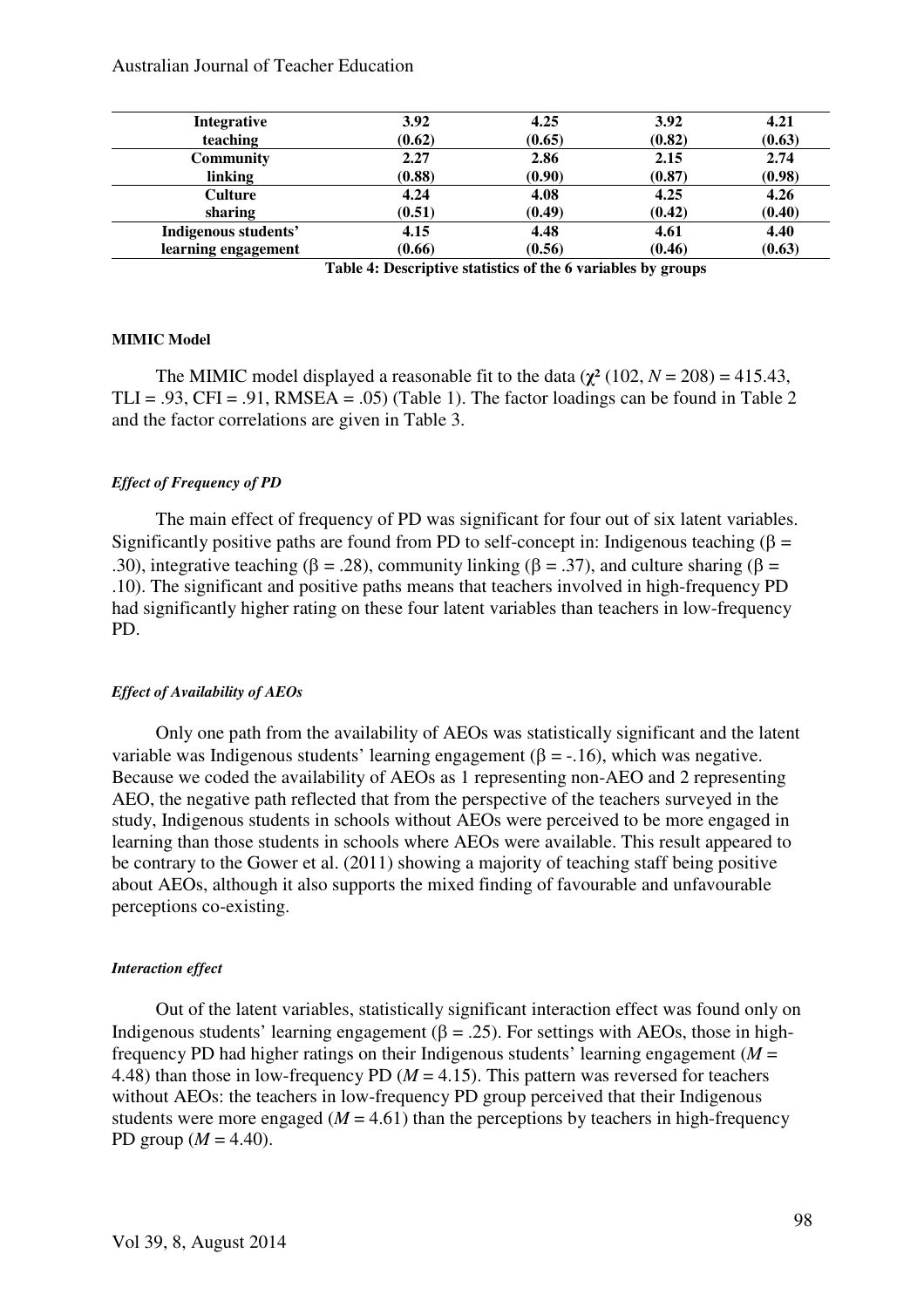# **Discussion**

Due to the lack of empirical studies on PD in Indigenous teaching and learning, and on the effect of having AEOs in Indigenous teaching and learning, the present study investigated the impact of frequency of PD in Indigenous teaching and availability of AEOs on multiple variables relevant to Australian teaching and learning contexts. The six latent variables of interest include teachers' self-concept related to Indigenous teaching, self-concept in general teaching, three teaching strategies related to Indigenous teaching, and perceived learning engagement of Indigenous students. Congruent to our expectation, the MIMIC approach to comparison through SEM showed that frequency of participating in Indigenous teaching development indeed exerted positive impacts on a number of variables. Relative to the positive effects of PD, the effects of the availability of AEOs seemed trivial. The analysis found that the availability of AEOs actually had negative effects on Indigenous students' learning engagement as perceived by students' teachers. Other than this, there was no significant effect found on Indigenous teaching, nor was there any effect on the teachers' self-concepts.

For PD in Indigenous teaching, the positive paths in our study suggest that teachers in high-frequency group felt more satisfied with their Indigenous teaching competence, more confident about their classroom management of Indigenous students, and in general felt they were capable of teaching Indigenous students effectively  $(M = 3.91)$  compared to teachers in the lower frequency group ( $M = 3.53$ ). These empirical findings provide support for Guskey's (2000) model postulating that PD has positive impacts on teachers' teaching motivation. While past research indicates that teachers who have positive self-concept tend to have positive reaction towards PD activities compared to teachers with low self-concept (e.g., Guskey, 1988), our results showed that teachers who more frequently and actively attend professional learning also tend to rate their self-concept in teaching more highly than teachers who take part in professional learning less frequently.

However, it should be noted that the difference of self-concept between high-frequency and low-frequency groups is only restricted to self-concept in Indigenous teaching but not in self-concept in general teaching. This result is in fact logical and reasonable, as we measured frequency of PD in terms of Indigenous teaching rather than general forms of teaching. This is consistent with what has been clearly demonstrated in the literature given that self-concept is not a unidimensional construct such that the self-concept in a specific domain may not translate to the self-concept in another domain (e.g., Lau et al., 1999; Marsh, 1990; Vispoel, 1995). Consistent with the domain specificity of self-concepts and relations with other variables, our study shows that frequency of PD specifically in Indigenous teaching only yields difference in the self-concept specifically related to the domain of Indigenous teaching. This finding has some practical implications for in-service teachers and teacher development programs. From what we have found, we advise teachers to carefully select PD programs according to their own needs, and choose programs targeting the specific skills they wish to develop. For program developers, each individual PD program should have a clear purpose, distinguishing general teaching from teaching specific student populations.

In addition to the positive effects of frequency of PD on self-concept, positive effects are also found on teachers' use of Indigenous teaching strategies. We found that the teachers in the high-frequency group had higher self-reported ratings than their counterparts in lowfrequency group on all of the three Indigenous teaching strategies investigated here. This finding also corroborates the PD model developed by Guskey's (2000) postulating that PD has positive impacts on teachers' behaviours. Our findings were also consistent with the synthesized findings by Steinert et al. (2006) that teachers participating in a teaching development intervention tended to increase their use of new educational initiatives and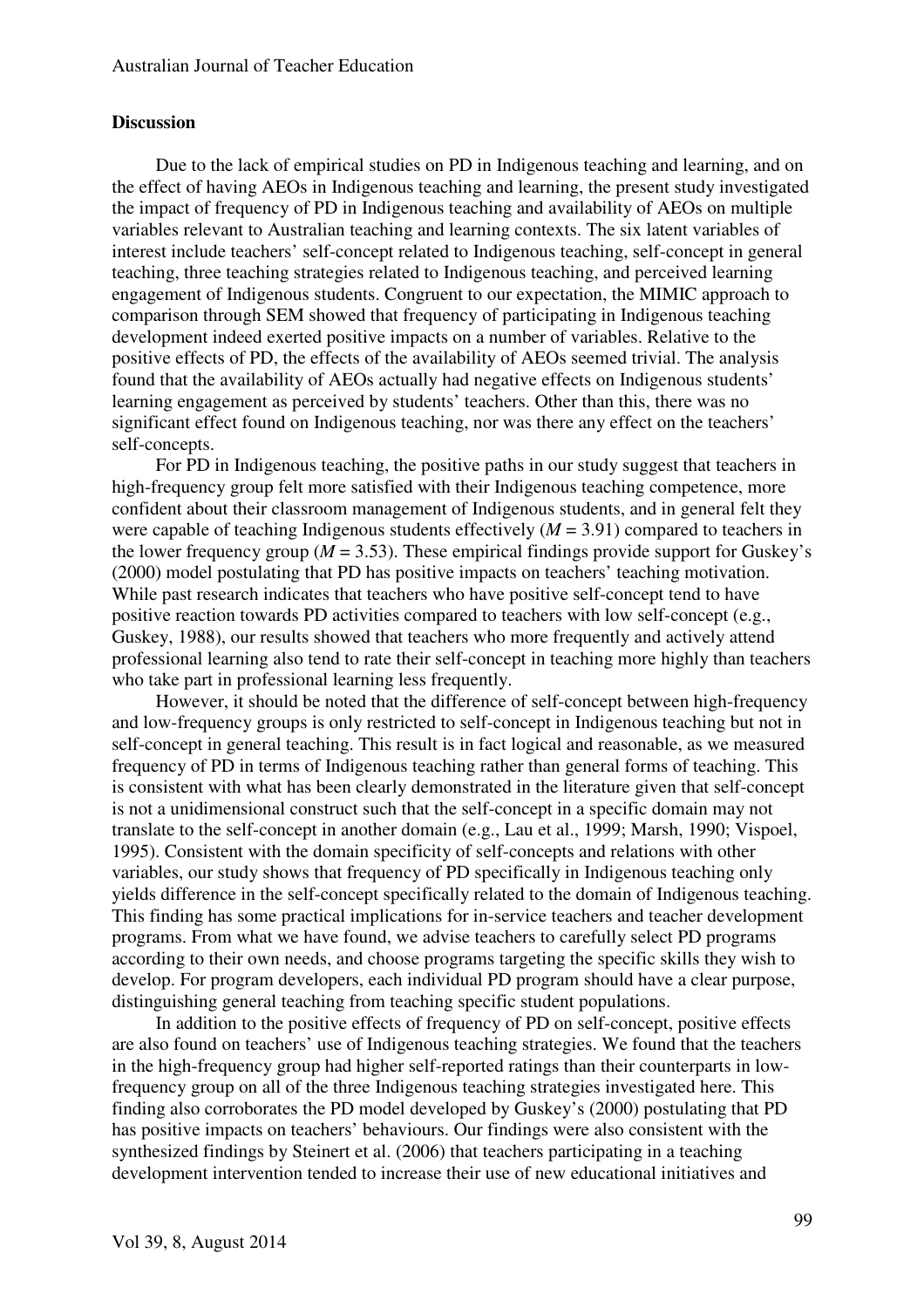designs. In our study, we found that teachers participating in Indigenous teaching PD tended to show increased use of Indigenous teaching strategies.

The positive impact of PD on Indigenous teaching, however, does not transform into Indigenous students' learning engagement as rated by their teachers. Previous research has shown that PD of teachers could have positive impact on students' approaches to learning in a way that learning is shifted from surface approaches towards deep approaches (e.g., Gibbs & Coffey, 2004; Ho et al., 2001), and on students' learning experience (e.g., Trigwell et al., 2012). However, no previous studies have examined the impact of PD on students' learning engagement, especially that of Indigenous students. One possible reason for the nonsignificant impact shown here may be that the amount of training of Indigenous teaching received by the teachers in our study is not sufficiently strong to produce observable impacts on students' engagement. As noted by Postareff et al. (2007), the length of PD matters. It is therefore possible that PD programs of longer duration and greater intensity are needed to produce significant effects on student outcome variables.

In terms of the impact of the availability of AEOs, we found a negative main effect on Indigenous students' learning engagement as perceived by students' teachers (β = -.16). While the purpose of having AEOs to work closely with teachers is to "develop culturally" appropriate resources and programs" and to "assist Aboriginal students achieve their potential" (Education and Communities, NSW Government, 2013), our empirical data seem to query such claims. Given that our sample came from a randomly selected number of schools from urban and rural regions, this unfavourable perception of AEOs from the teachers' perspective may need attention.

Interestingly, the statistically significant interaction effect between the availability of AEOs and frequency of PD ( $\beta = .25$ ) has provided us with some useful information. This is an interesting finding and the reason behind the finding is worthy of further exploration. For some school settings, there are AEOs available whereas for some other settings, AEOs are not available. In either setting, teachers are involved in a variety of Indigenous education PD frequencies. The interaction effect shows that those teachers in settings with AEOs and are involved in high-frequency PD had relatively higher ratings on their Indigenous students' learning engagement ( $M = 4.48$ ) than those in low-frequency PD ( $M = 4.15$ ). This may imply that teachers who are well trained in PD related to Indigenous education and who have the experience of working with AEOs tend to have more favourable views about the functions of AEOs. For those teachers who have no experience working with AEOs because no AEO is available in their settings, they may have a misconception of their Indigenous students' high engagement ( $M = 4.61$ ), especially for those teachers who have not had sufficient PD for them to have a more realistic perception of their students' engagement. This speculation is supported by the relatively lower perceptions of teachers in the high-frequency PD group (*M*   $= 4.40$ ), who did not have the support of an AEO. Nevertheless, due to the quantitative nature of the study, we are unable to provide firm answers to this question. Hence, these explanations should only be treated as tentative and need to be interpreted with caution. A qualitative approach that taps into the reasons for such perceptions to exist in teachers in various settings would be helpful in delineating the reasons for such a pattern to be observable.

A possible explanation is that the engagement scale was measured from a teacher's point of view, and the perception of student engagement might involve some misconception from teachers, especially those who were not involved, or not involved enough, in PD activities in teaching Indigenous students. In particular, teachers who did not have experience of working with AEOs and who lacked professional learning might not be able to accurately assess learning engagement. When teachers have acquired sufficient Indigenous teaching and learning knowledge, like the teachers in the non-AEO high-frequency PD group, their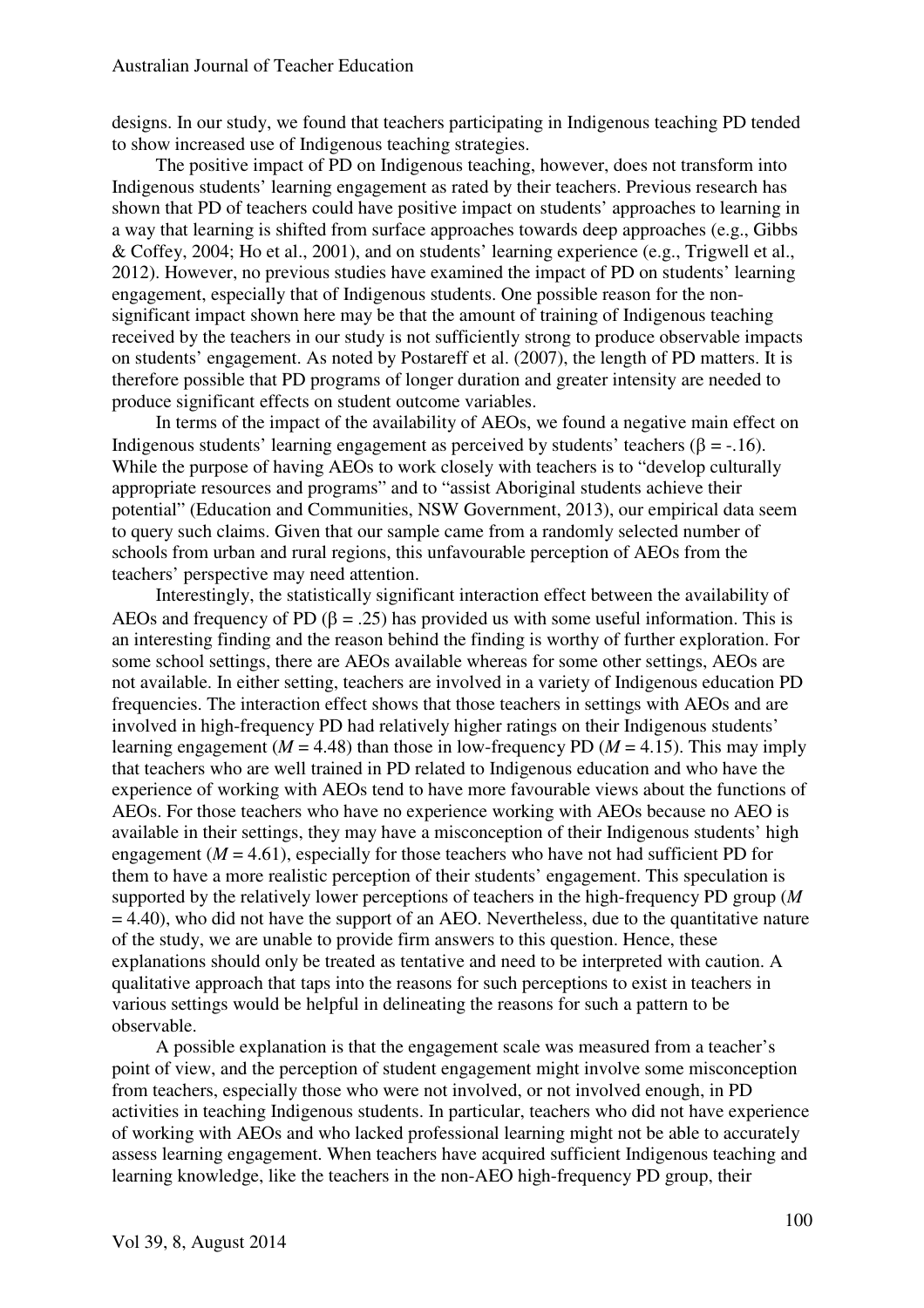conception of learning engagement might be more realistic. This might explain why the ratings of learning engagement were lower by the teachers in non-AEO and high-frequency PD group (*M* = 4.40), compared to those by teachers in non-AEO and low-frequency PD group  $(M = 4.61)$ .

Hence the views of teachers may differ as revealed by Gower et al. (2011) in a study of the AEO program in Western Australia. They reported an issue that "many teachers are unaware of their skills and do not make effective use of them" (p. iii), and they suggested that in order to generate more positive effects of the AEO programs, induction programs for teachers are needed to make sure that teachers understand the roles of AEOs and how to work with them. This could also be true in other parts of Australia, like NSW where the current study was carried out. That is, teachers inadequate in Indigenous-related PD might not understand the functions of AEOs and how to work with them even though AEOs are present in their school. As AEOs are not always available in every NSW school, it is unclear how teachers would be effectively trained to work with AEOs, and whether it would be possible at all to provide training on how to work with AEOs for every teacher. Nevertheless, for settings with the presence of AEOs, teachers' understanding of the roles of the AEO is crucial and should be facilitated.

#### **Limitations and Directions for Future Studies**

Our study is the first to investigate the impact of PD and availability of AEOs on Indigenous teaching and learning in primary school contexts in NSW, Australia. Despite the interesting findings and the strength of the MIMIC approach we adopted taking into account measurement errors, some limitations need to be pointed out and be addressed in future studies. As has been mentioned, the research methodology used in our study is quantitative. Though it has the advantage of explicating general patterns, it does not allow us to claim detailed reasons to explain our results. For instance, without in-depth qualitative data, it is not possible to explicate why the AEOs in our sample did not seem to bring up positive effects on Indigenous students' learning as educators and policy makers have envisaged. Besides, we only surveyed the frequency of PD activities in the last two years, which may have excluded some teachers who have done PD activities for more than two years. To further explore the effects of PD and AEOs on Indigenous teaching and learning, future studies may consider adding qualitative data collection methods into the current design. Focus group interviews of teachers, AEOs, and Indigenous students, together with classroom observations would enable us to have a better understanding of the reasons behind the quantitative findings.

Secondly, to assess Indigenous students' learning engagement, we measured it from the teachers' perspective. Whereas teachers' perception is one of the most common ways to measure students' learning engagement (Fredricks et al., 2004), it may partly reflect teachers' expectations instead of actual engagement behaviours; and it may differ from their students' perspective on learning engagement. Moreover, cross-cultural differences (e.g., a teacher of non-Indigenous origin assessing Indigenous Australian students) may also have produced discrepancies between teachers' and students' perceptions. We suggest that future studies should use both students' and teachers' ratings to assess engagement in order to triangulate data. Apart from students' engagement, future research may focus on students' learning outcomes. Recent research in PD has found that building school-based professional learning communities is one of the most effective PD strategies, which not only benefit teaching, but also translate into students' learning outcomes (McLaughlin, & Talbert, 2006). Therefore, future studies may wish to explore the effect of school-based professional learning communities on learning outcomes of Indigenous students in various contexts.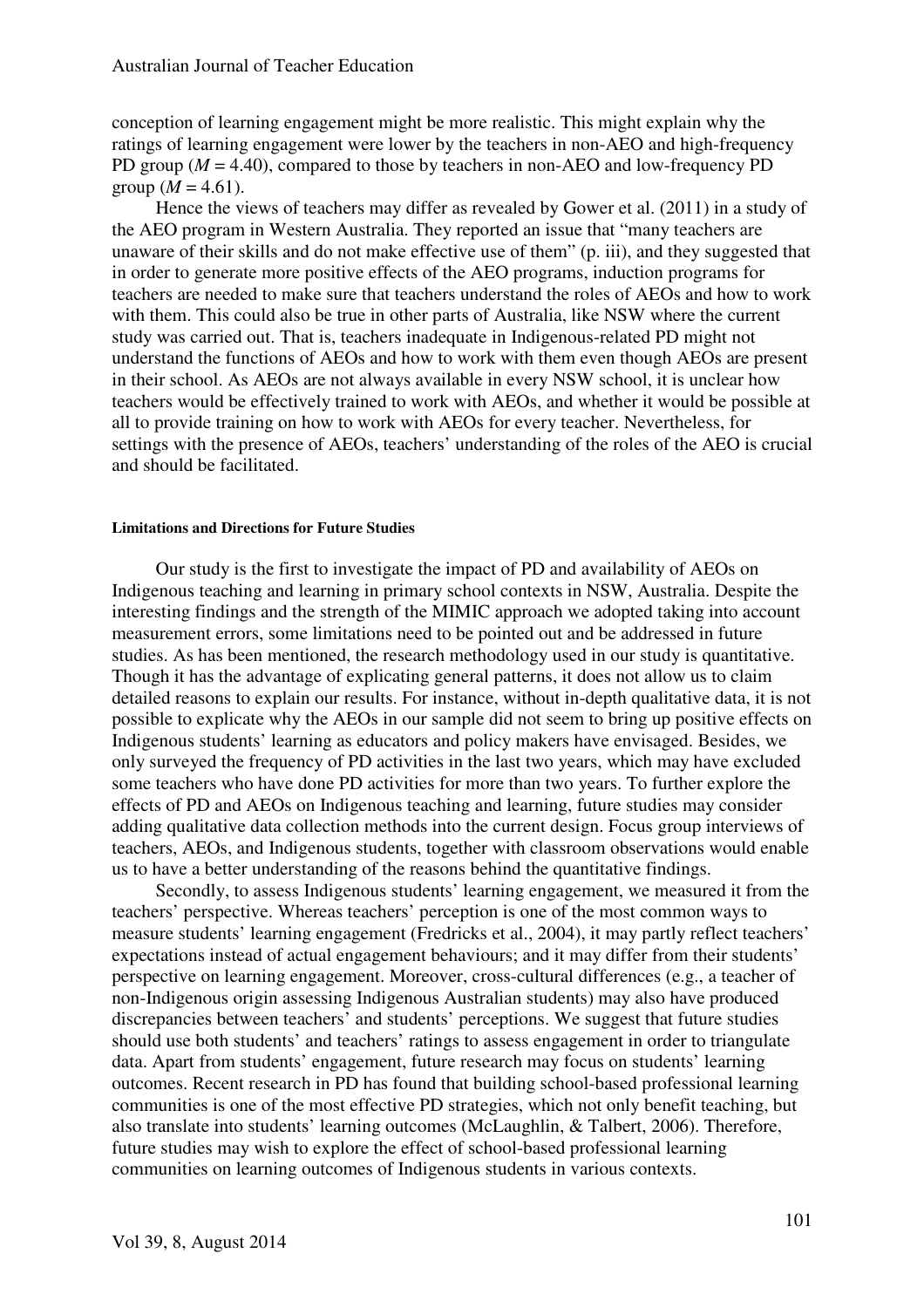Thirdly, although we have adopted a MIMIC approach, which is superior to other multivariate analyses of group differences and interaction effects on multiple indicators in a single analysis (Yeung, Barker, Tracey, & Mooney, 2013), the results obtained are by no means representative of causal relations. To claim any causal relation, future studies should adopt an experimental design in a longitudinal manner (e.g., comparison of Indigenous teaching and learning before and after PD and between experimental and control groups).

Fourthly, given the diversity of language, cultural characteristics, and beliefs among various Indigenous communities, results found in this study should not be taken as generalisable to a variety of Indigenous communities. Further research may attempt to test the generalisability of findings with various community characteristics. That is, although our findings showed that Indigenous students tended to benefit from educational input relevant to their culture, whether the positive effects would be similar across different Indigenous communities is worth exploring.

Finally, while the interpretation of the results of our study is only restricted in Australian primary Indigenous teaching, further research should attempt to conduct similar research with teachers at various levels of schooling. The research will also benefit from studying other Indigenous populations in the world. This will not only test the generalisability of the findings in our study, but will also testify the use of PD and extra personnel support such as the AEOs in our study in other populations and settings.

## **Implications and Conclusion**

The findings of our study have practical implications for teacher education and it also offers some potential for the MIMIC approach to be adopted in future research on teacher education. Practically speaking, as our study demonstrates that PD in Indigenous teaching has positive effects on teachers' psychological well-being and teaching behaviours, in-service teachers are advised to be actively involved in different kinds of PD activities. These activities may include formal certificate studies, workshops, and mentoring programs through which they can learn more about Indigenous students' characteristics, special needs, teaching approaches, and techniques adaptive to teaching Indigenous learners so as to contribute to closing the gap between Indigenous children and their peers in academic achievement. Moreover, in-service teachers who work with AEOs may also need to try to gain a deeper understanding of the functions of AEOs. Efforts should be made to make optimal use of AEOs to enable them to effectively promote Indigenous students' engagement and learning.

 Methodologically speaking, the measurement of the constructs was first validated through a series of factor analytical steps including CFA to establish the multiple latent constructs that formed the basis of our subsequent MIMIC analysis. As has been discussed previously, the advantage of taking a MIMIC approach lies in its accuracy over other multivariate comparisons because of its capability of accounting for measurement errors (Yeung et al., 2013). Therefore, data analysis procedures applied here, including the MIMIC approach to group comparisons, are recommended to be adopted in other similar situations in teacher and Indigenous education.

To sum up, our study examined the effects of PD and the availability of AEOs in Indigenous teaching and learning among primary school teachers from both urban and rural areas in NSW, Australia. The findings attest to the positive contribution of PD to teachers' motivation and teaching behaviour in a domain-specific manner. Based on the findings, we recommend that Australian in-service teachers should continually develop their Indigenous teaching via PD in their career. We also encourage more empirical research to be carried out to further investigate the effectiveness of AEO programs across different states in Australia.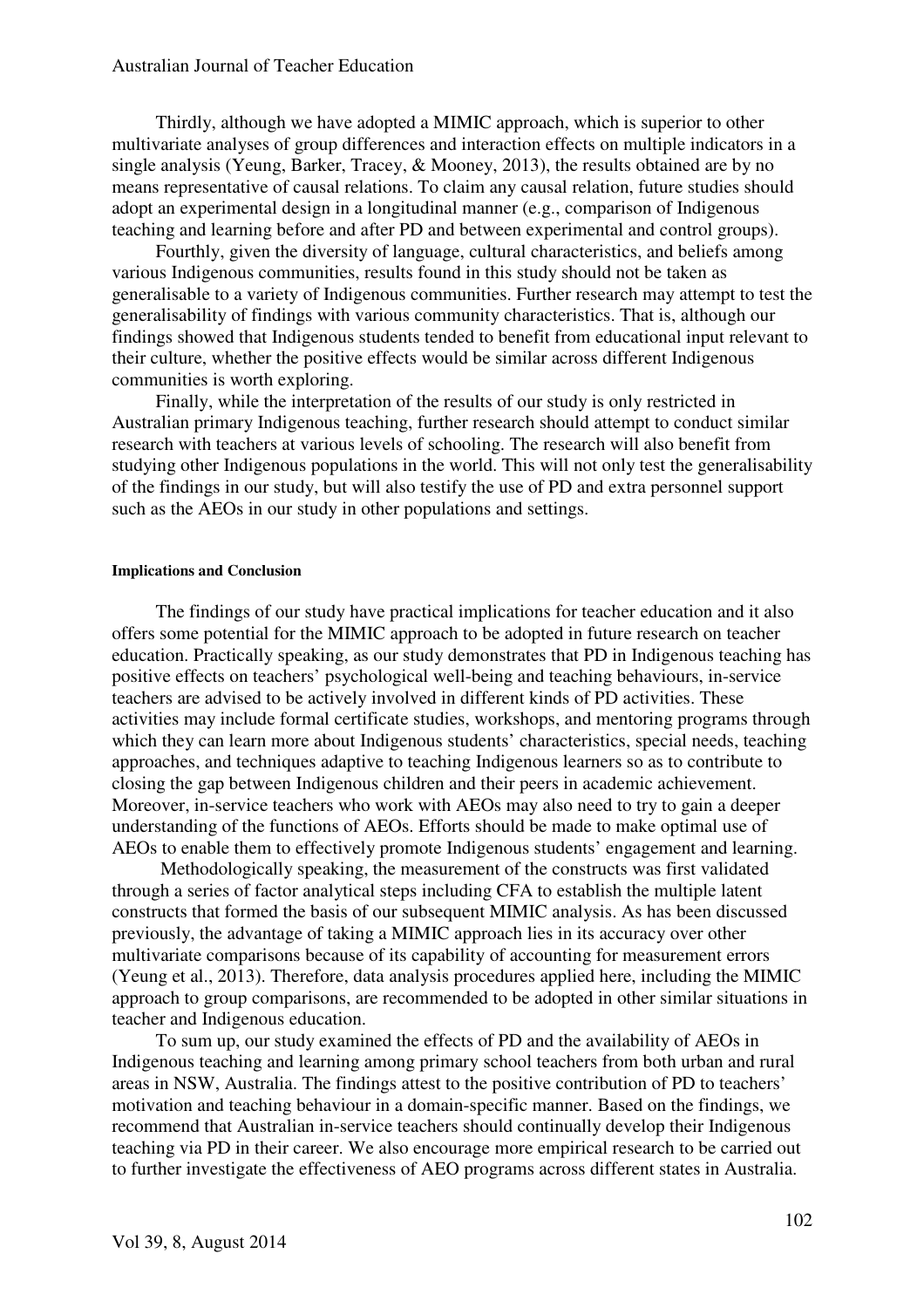# **References**

- Åkerlind, G. S. (2003). Growing and developing as a university teacher: Variation in meaning. *Studies in Higher Education, 28*, 375-390. http://dx.doi.org/10.1080/0307507032000122242
- Apple, M., & Beane, J. (1999). *Democratic schools: Lessons from the Chalk Face*. Buckingham: Open University Press.
- Australian Bureau of Statistics and Australian Institute of Health and Welfare (2008). *The health and welfare of Australia's Indigenous and Torres Strait Islander peoples 2008.* Canberra, ACT: Australia.
- Bentler, P. M. (1990). Comparative fit indexes in structural models. *Psychological Bulletin, 107*, 238-246. http://dx.doi.org/10.1037/0033-2909.107.2.238
- Bodkin-Andrews, G., Craven, R. G., Parker, P., Kaur, G., & Yeung, A. S. (2013). Motivational cognitions and behaviours for metropolitan Aboriginal and non-Aboriginal Australian students: Assessing the relations between motivation and school engagement. In G. A. D. Liem, & A. B. I. Bernardo (Eds.), *Advancing cross-cultural perspectives on educational psychology* (pp. 295-316). Charlotte, NC: Information Age.
- Bodkin-Andrews, G. H., Ha, M. T., Craven, R. G., & Yeung, A. S. (2010). Construct validation and latent mean differences for the self-concepts of Indigenous and non-Indigenous students. *International Journal of Testing, 10*, 47-79. http://dx.doi.org/10.1080/15305050903352065
- Brawner, C. E., Felder, R. M., Allen, R., & Brent, R. (2002). A survey of faculty teaching practices and involvement in faculty development activities. *Journal of Engineering Education, 91*, 393-396. http://dx.doi.org/10.1002/j.2168-9830.2002.tb00722.x
- Browne, M. W., & Cudeck, R. (1993). Alternative ways of assessing model fit. In K. A. Bollen, & J. S. Long (Eds.), *Testing structural equation models* (pp. 136-162). Beverly Hills, CA: Sage.
- Byrne, B. M. (1996). *Measuring self-concept across the life span: Issues and instrumentation.* Washington, DC: American Psychological Association.
- Chinn, P. W. U. (2007). Decolonizing methodologies and indigenous knowledge: The role of culture, place and personal experience in professional development. *Journal of Research in Science Teaching, 44*, 1247-1268. http://dx.doi.org/10.1002/tea.20192
- Claremont, Y. (2008). Cultural diversity in higher education (Australia): International students from Asia. *International Journal of Learning, 15*, 89-93.
- Cooke, M., Mitrou, F., Lawrence, D., Guimond, E., & Beavon, D. (2007). Indigenous wellbeing in four countries: An application of the UNDP'S human development index to Indigenous peoples in Australia, Canada, New Zealand, and the United States. *BMC International Health and Human Rights, 7*, 1-39. http://dx.doi.org/10.1186/1472-698X-7-9
- Craven, R. G. (2005). *Turning points in indigenous education: New findings that can really make a difference and implications for the next generation of indigenous education research*. Paper presented at the Australian Association for Research in Education conference. Retrieved on June  $4<sup>th</sup>$ , 2014, from http://www.aare.edu.au/data/publications/2005/cra05318.pdf
- Craven, R. G. (Ed.). (2011). *Teaching Aboriginal studies* (2<sup>nd</sup> ed). Sydney, NSW: Allen and Unwin.
- Craven, R, G., & Parbury, N. (2013). Together we can't lose: Seeding success to ensure Australia flourishes. In R. G. Craven, A. Dillon, & N. Parbury (Eds.), *In black and white: Australians all at the crossroads* (pp. 367- 375). Ballarat, VIC: Connor Court Publishing.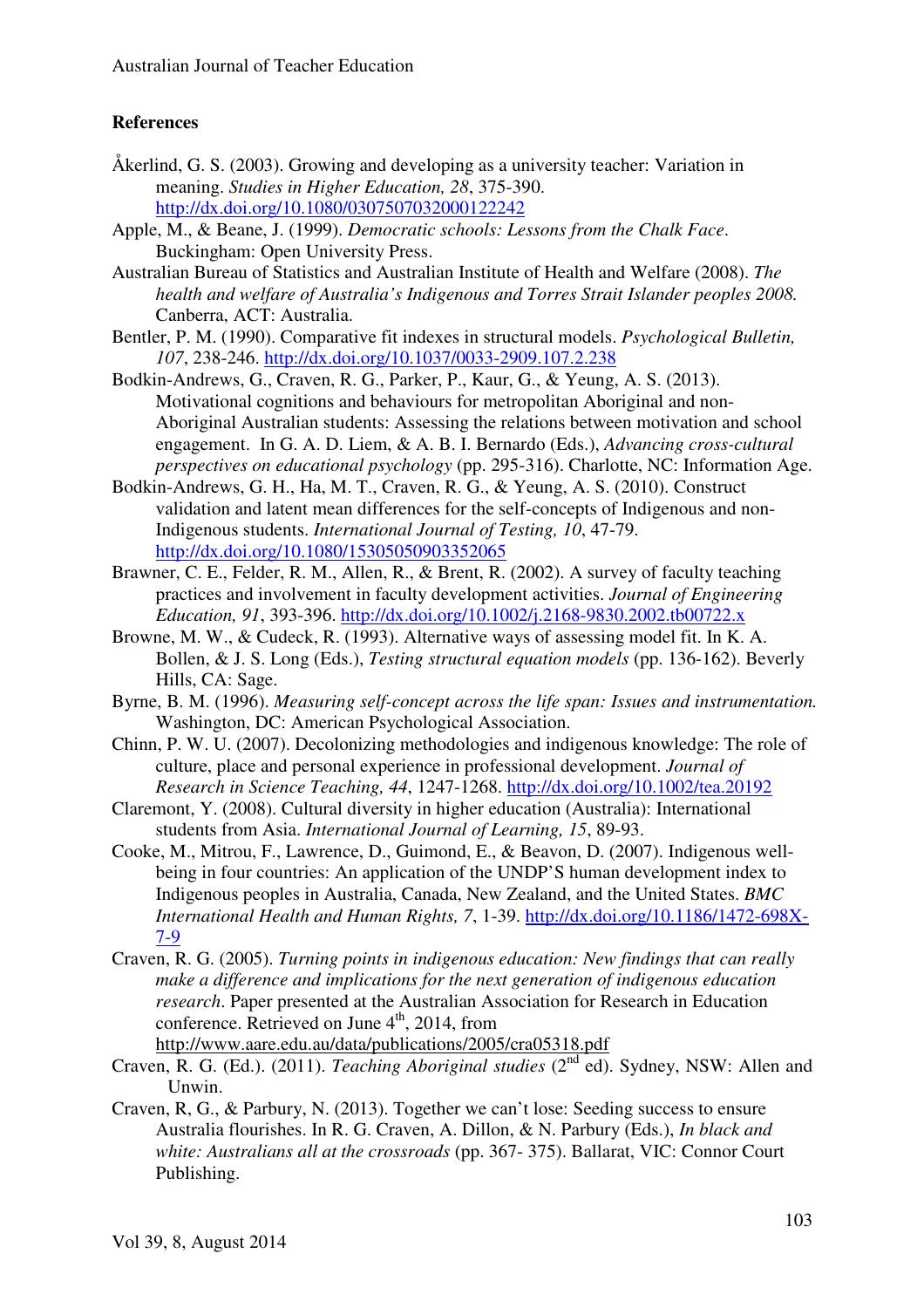- Craven, R. G., & Tucker, A. (2003). *Enhancing self-concept and educational outcomes for Indigenous students: AECG members' views and suggestions for strategic research directions.* Stanmore, NSW: NSW Aboriginal Education Consultative Group.
- Donnelly, R. (2008). Lecturers' self-perception of change in their teaching approaches: Reflections on a qualitative study. *Educational Research, 50*, 207-222. http://dx.doi.org/10.1080/00131880802309317
- Education and Communities, New South Wales Government (2013). *Aboriginal education officers.* Retrieved on June 4<sup>th</sup>, 2014, from http://www.dec.nsw.gov.au/aboutus/careers-centre/school-careers/school-support-roles/non-teaching-roles/sas-aeo
- Entwistle, N. J., & Tait, H. (1994). *The revised Approaches to Studying Inventory*. Edinburgh: Centre for Research into Learning and Instruction, University of Edinburgh.
- Field, A. (2013). *Discovering statistics using SPSS: And sex and drugs and rock 'n' roll* (4th ed.). Los Angeles, CA: Sage.
- Fredricks, J. A., Blumenfeld, P. C., & Paris, A. H. (2004). School engagement: Potential of the concept, state of the evidence. *Review of Educational Research, 74*, 59-109. http://dx.doi.org/10.3102/00346543074001059
- Gibbs, G., & Coffey, M. (2004). The impact of training of university teachers on their teaching skills, their approach to teaching and the approach to learning of their students. *Active Learning in Higher Education, 5*, 87-100. http://dx.doi.org/10.1177/1469787404040463
- Godfrey, J., Dennick, R., & Welsh, C. (2004). Training the trainers: Do teaching courses develop teaching skills? *Medical Education, 38*, 844-847. http://dx.doi.org/10.1111/j.1365-2929.2004.01896.x
- Gower, G., Partington, G., Byrne, M., Galloway, A., Weissofner, N., Ferguson, N., Kirow, E. (2011). *Review of the Aboriginal and Islander Education Officer Program.* Retrieved on June  $4^{\text{th}}$ , 2014, from

http://www.det.wa.edu.au/aboriginaleducation/detcms/aboriginal-education/aboriginaleducation/docs/aieo-review.en?oid=com.arsdigita.cms.contenttypes.FileStorageItem-id-12439854

- Guskey, T. R. (1988). Teacher efficacy, self-concept, and attitudes toward the implementation of instructional innovation. *Teaching and Teacher Education, 4*, 63-69. http://dx.doi.org/10.1016/0742-051X(88)90025-X
- Guskey, T. R. (2000). *Evaluating professional development.* Thousand Oaks, CA: Corwin Press.
- Hattie, J. A. (2012). *Visible learning for teachers: Maximizing impact on learning.* New York, NY**:** Routledge.
- Hill, K., Barker, B., & Vos, T. (2007). Excess Indigenous mortality: Are Indigenous Australians more severely disadvantaged than other Indigenous populations?. *International Journal of Epidemiology, 36*, 580-589. http://dx.doi.org/10.1093/ije/dym011
- Ho, A., Watkins, D., & Kelly, M. (2001). The conceptual change approach to improving teaching and learning: An evaluation of a Hong Kong staff development programme. *Higher Education, 42*, 143-169.
- Hu, L., & Bentler, P. M. (1999). Cutoff criteria for fit indexes in covariance structure analysis: Conventional criteria versus new alternatives. *Structural Equation Modelling, 6*, 1-55. http://dx.doi.org/10.1080/10705519909540118
- Jöreskog, K. G., & Sörbom, D. (2005). *LISREL 8.72: Structural equation modeling with SIMPLIS command language*. Chicago, OL: Scientific Software International.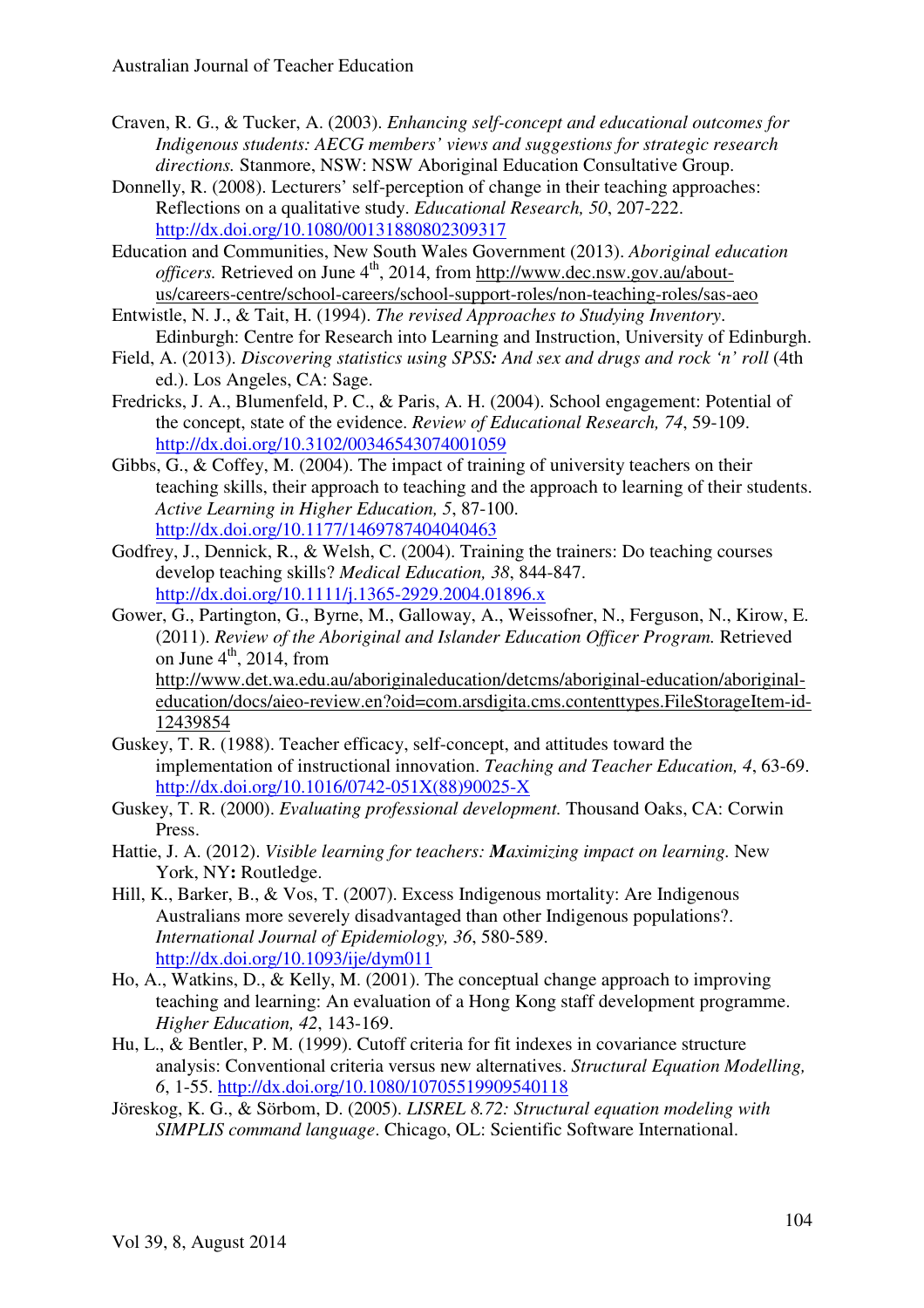- Klem, A. M., & Connell, J. P. (2004). Relationships matter: Linking teacher support to student engagement and achievement. *Journal of School Health, 74*, 262-273. http://dx.doi.org/10.1111/j.1746-1561.2004.tb08283.x
- Kline, R. B. (2005). *Principles and practices of structural equation modelling* (2<sup>nd</sup> ed.). New York, NY: The Guilford.
- Lau, I. C. Y., Yeung, A. S., Jin, P., & Low, R. (1999). Toward a hierarchical, multidimensional English self-concept. *Journal of Educational Psychology, 91*, 747- 755. http://dx.doi.org/10.1037/0022-0663.91.4.747
- Lycke, K. H., Hoftvedt, B. O., & Holm, H. A. (1998). Training educational supervisors in Norway. *Medical Teacher, 20*, 337-340. http://dx.doi.org/10.1080/01421599880760
- Marks, H. M. (2000). Student engagement in instructional activity: Patterns in the elementary, middle, and high school years. *American Educational Research Journal, 37*, 153-184. http://dx.doi.org/10.3102/00028312037001153
- Marsh, H. W. (1990). The structure of academic self-concept: The Marsh/Shavelson model. *Journal of Educational Psychology, 82*, 623-636. http://dx.doi.org/10.1037/0022- 0663.82.4.623
- Marsh, H. W. (1992). Content specificity of relations between academic achievement and academic self-concept. *Journal of Educational Psychology, 84*, 35-42. http://dx.doi.org/10.1037/0022-0663.84.1.35
- Marsh, H. W., & Craven, R. G. (2006), Reciprocal effects of self-concept and performance from a multidimensional perspective: Beyond seductive pleasure and unidimensional perspective. *Perspectives on Psychological Science, 1*, 133-163. http://dx.doi.org/10.1111/j.1745-6916.2006.00010.x
- Marsh, H. W., Ellis, L., Parada, L., Richards, G., & Heubeck, B. G. (2005). A short version of the Self Description Questionnaire II: Operationalizing criteria for short form evaluation with new applications of confirmatory factor analyses. *Psychological Assessment, 17*, 81-102. http://dx.doi.org/10.1037/1040-3590.17.1.81
- Marsh, H. W., Hey, J., Roche, L. A., & Perry, C. (1997). Structure of physical self-concept: Elite athletes and physical education students. *Journal of Educational Psychology, 89*, 369-380. http://dx.doi.org/10.1037/0022-0663.89.2.369
- Marsh, H. W., & O'Mara, A. (2008). Reciprocal effects between academic self-concept, selfesteem, achievement, and attainment over seven adolescent years: Unidimensional and multidimensional perspectives of self-concept. *Personality and Social Psychology Bulletin, 34*, 542-552. http://dx.doi.org/10.1177/0146167207312313
- Marsh, H. W., Tracey, D., & Craven, R. G. (2006). Multidimensional self-concept structure for preadolescents with mild intellectual disabilities: A hybrid multigroup-MIMIC approach to factorial invariance and latent mean differences. *Educational and Psychological Measurement, 66*, 705-818. http://dx.doi.org/10.1177/0146167207312313
- Matthews, S., Howard, P., & Perry, B. (2003). Working together to enhance Australian Aboriginal students' mathematics learning. In Bragg, L., Campbell, C., Herbert, G., & Mousley, J. (Eds.), *Mathematics education research: Innovation, networking, opportunity* (pp 9-28). Sydney, NSW: Mathematics Education Research Group of Australasia.
- McLaughlin, M. W., & Talbert. J. E. (2006). *Building school-based teacher learning communities: Professional strategies to improve student achievement.* New York, NY: Teachers College Press.
- National Board of Employment, Education and Training. (1995). *Meeting the educational needs of Aboriginal adolescents*. Canberra, ACT: Commonwealth of Australia.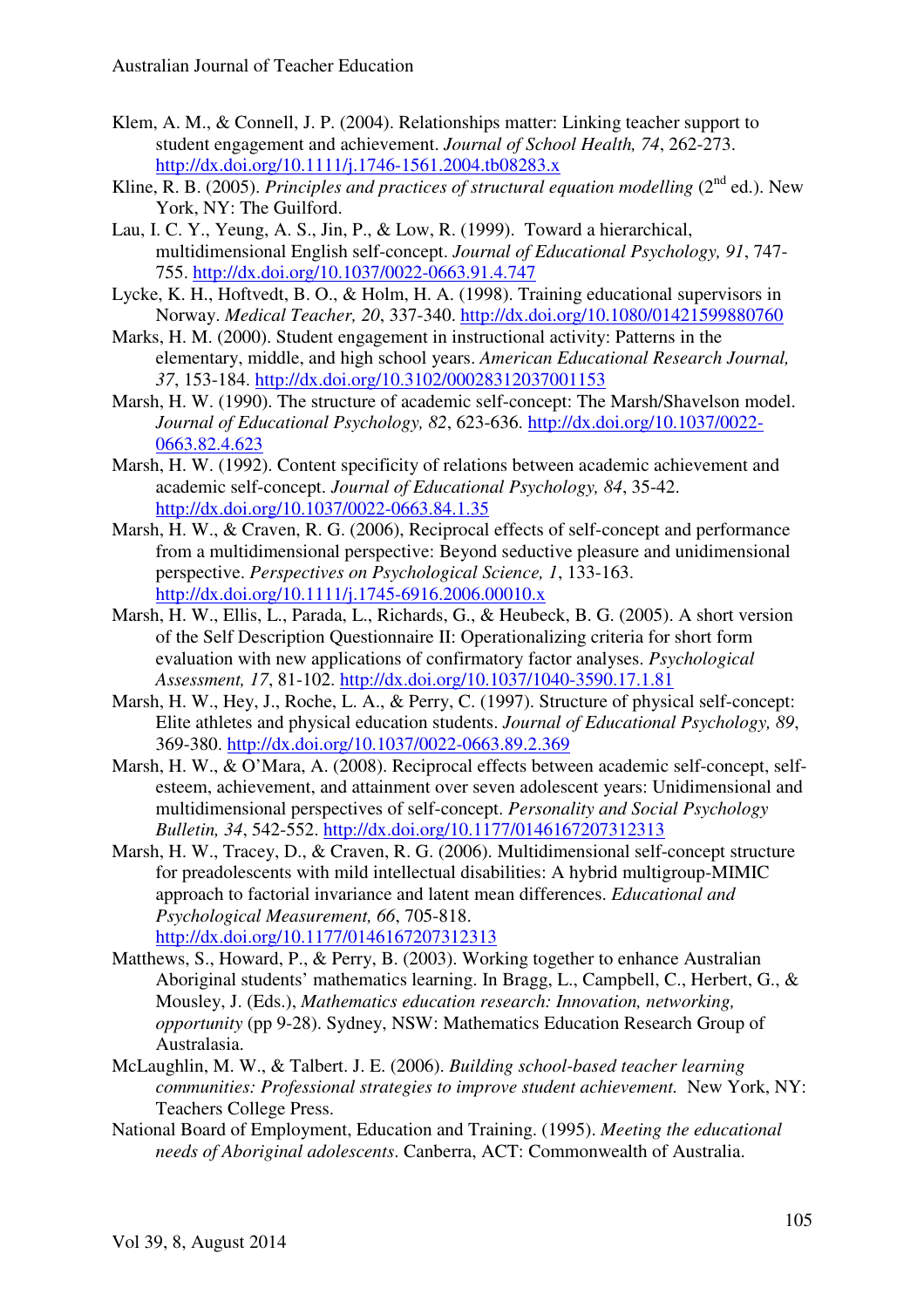- Postareff, L., Lindblom-Ylänne, S., & Nevgi, A. (2007). The effect of pedagogical training on teaching in higher education. *Teaching and Teacher Education, 23*, 557-571. http://dx.doi.org/10.1016/j.tate.2006.11.013
- Preacher, K. J., & MacCallum, R. C. (2003). Repairing Tom Swift's electric factor analysis machine. *Understanding Statistics, 2*, 13-32. http://dx.doi.org/10.1207/S15328031US0201\_02
- Reeve, J., Deci, E. L., & Ryan, R. M. (2004). Self-determination theory: A dialectical framework for understanding socio-cultural influences on student motivation. In S. Van Etten, & M. Pressley (Eds.), *Big theories revisited* (pp. 31-60). Greenwich, CT: Information Age.
- Ring, I., & Brown, N. (2003). Indigenous and Torres Strait Islander health-implementation, not more policies. *Journal of Australian Indigenous Issues, 6*, 3-12.
- Roche, L. A., & Marsh, H. W. (2000). Multiple dimensions of university teacher selfconcept: Construct validation and the influence of students' evaluations of teaching. *Instructional Science, 28*, 439-468. http://dx.doi.org/10.1023/A:1026576404113
- Schulman, L. S. (2002). Making differences: A table of learning. *Change, 34*, 36-45. http://dx.doi.org/10.1080/00091380209605567
- Smith, L. (1999). *Decolonizing methodologies: Research and indigenous peoples.* New York, NY: Zed Books.
- Steinert, Y., Mann, K., Centeno, A., Dolmans, D., Spencer, J., Gelula, M., & Prideaux, D. (2006). A systematic review of faculty development initiatives designed to improve teaching effectiveness in medical education: BEME Guide No. 8. *Medical Teacher, 28*, 497-526. http://dx.doi.org/10.1080/01421590600902976
- Stes, A., Clement, M., & Van Petegem, P. (2007). The effectiveness of a Faculty Training Programme: Long-term and institutional impact. *International Journal for Academic Development, 12*, 99-109. http://dx.doi.org/10.1080/13601440701604898
- Teese, R. V., & Polesel, J. (2003). *Undemocratic schooling: Equity and quality in mass secondary education in Australia*. Carlton, VIC: Melbourne University Publishing.
- Trigwell, K., Caballero Rodriguez, K. & Han, F. (2012). Assessing the impact of a university teaching development programme. *Assessment and Evaluation in Higher Education*, 37, 499-511. doi:10.1080/02602938.2010.547929. http://dx.doi.org/10.1080/02602938.2010.547929
- Tucker, L. R., & Lewis, C. (1973). A reliability coefficient for maximum likelihood factor analysis. *Psychometrika, 38*, 1-10. http://dx.doi.org/10.1007/BF02291170
- Vispoel, W. P. (1995). Self-concept in artistic domains: An extension of the Shavelson, Hubner, and Stanton (1976) model. *Journal of Educational Psychology, 87*, 134-153. http://dx.doi.org/10.1037/0022-0663.87.1.134
- Weulander, M., & Stenfors-Hayes, T. (2008). Developing medical teachers' thinking and practice: Impact of a staff development course. *Higher Education Research and Development, 27*, 143-153. http://dx.doi.org/10.1080/07294360701805283
- Wilson, K. L., Lizzio, A., & Ramsden. P. (1997). The development, validation and application of the course experience questionnaire. *Studies in Higher Education, 22*, 33-53. http://dx.doi.org/10.1080/03075079712331381121
- Yeung, A. S., Barker, K., Tracey, D., & Mooney, M. (2013). School-wide positive behavior for learning: Effects of dual focus on boys' and girls' behavior and motivation for learning. *International Journal of Educational Research, 62*, 1-10. http://dx.doi.org/10.1016/j.ijer.2013.06.002
- Yeung, A. S., Craven, R. G., & Ali, J. (2013). Self-concepts and educational outcomes of Indigenous Australian students in urban and rural school settings. *School Psychology International, 34*, 405-427. http://dx.doi.org/10.1177/0143034312446890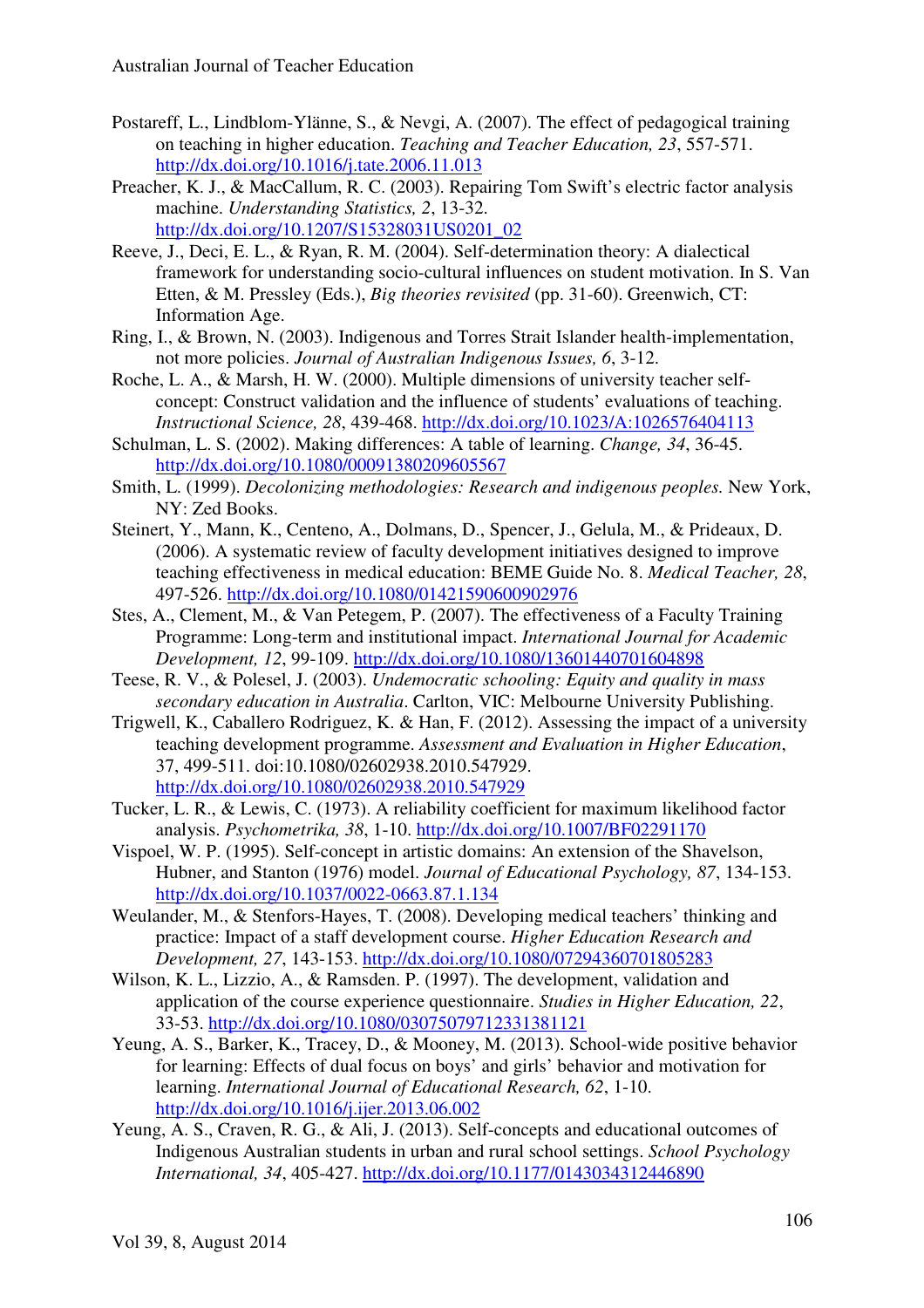- Yeung, A. S., Taylor, P. G., Hui, C., Lam-Chiang, A. C., & Low, E-L. (2012). Mandatory use of technology in teaching: Who cares and so what? *British Journal of Educational Technology,* 46, 857-570. http://dx.doi.org/10.1111/j.1467-8535.2011.01253.x
- Yunkaporta, T. (2009). *Aboriginal pedagogies at the cultural interface* (Unpublished doctoral dissertation). James Cook University, Australia.
- Zyngier, D. (2007). Listening to teachers–listening to students: Substantive conversations about resistance, empowerment and engagement. *Teachers and Teaching Theory and Practice, 13*, 327-347. http://dx.doi.org/10.1080/13540600701391903

# **Acknowledgement**

This research was supported by the Australian Research Council. The authors would like to thank the school principals and staff involved.